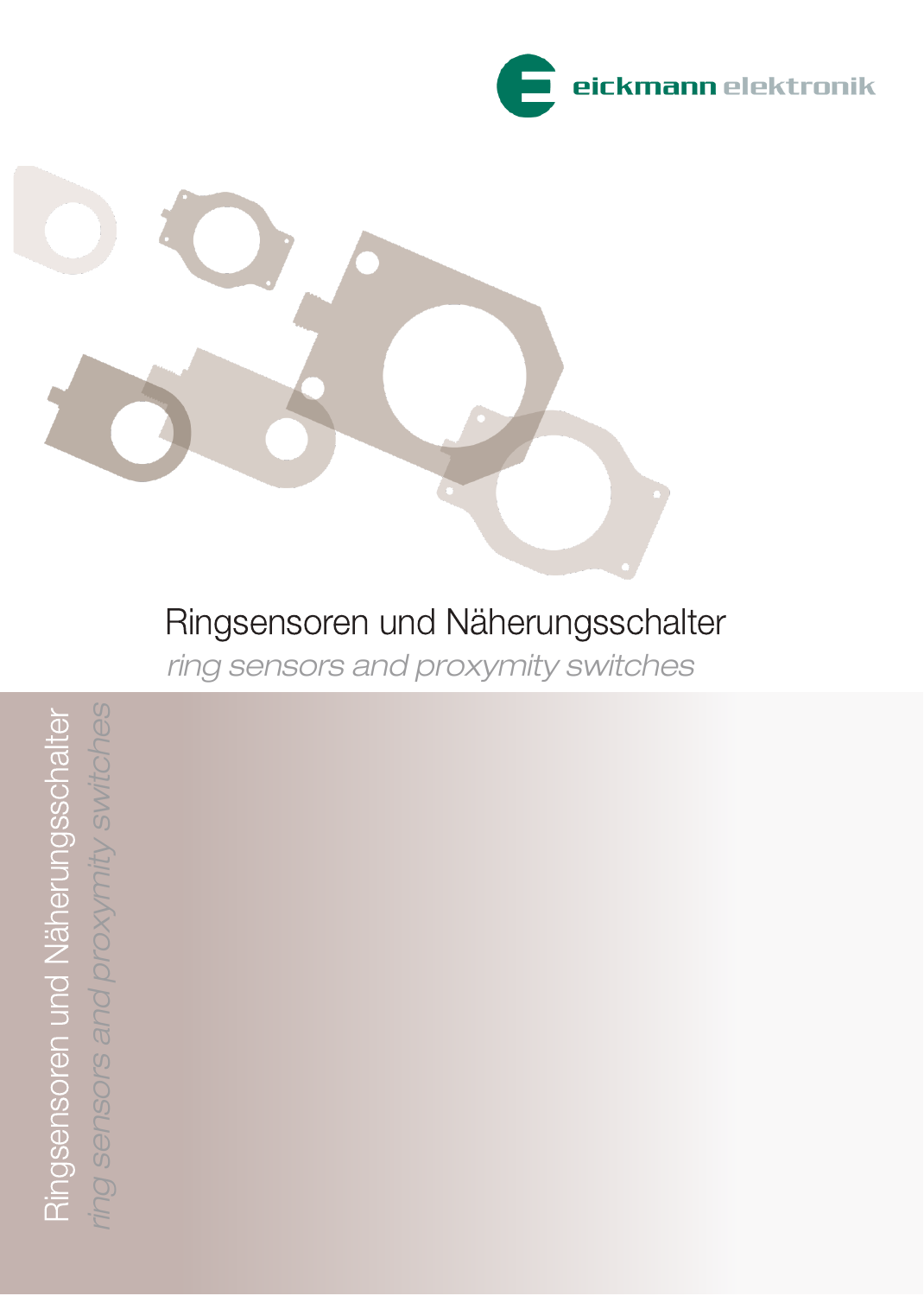| induktive Ringsensoren<br>inductive ring sensors              | 4 - 9     |
|---------------------------------------------------------------|-----------|
| kapazitive Näherungsschalter<br>capacitive proximity switches | $10 - 21$ |
| kapazitive Ringsensoren<br>capacitive ring sensors            | $22 - 25$ |
| Zylinderschalter<br>cylinder switches                         | $26 - 28$ |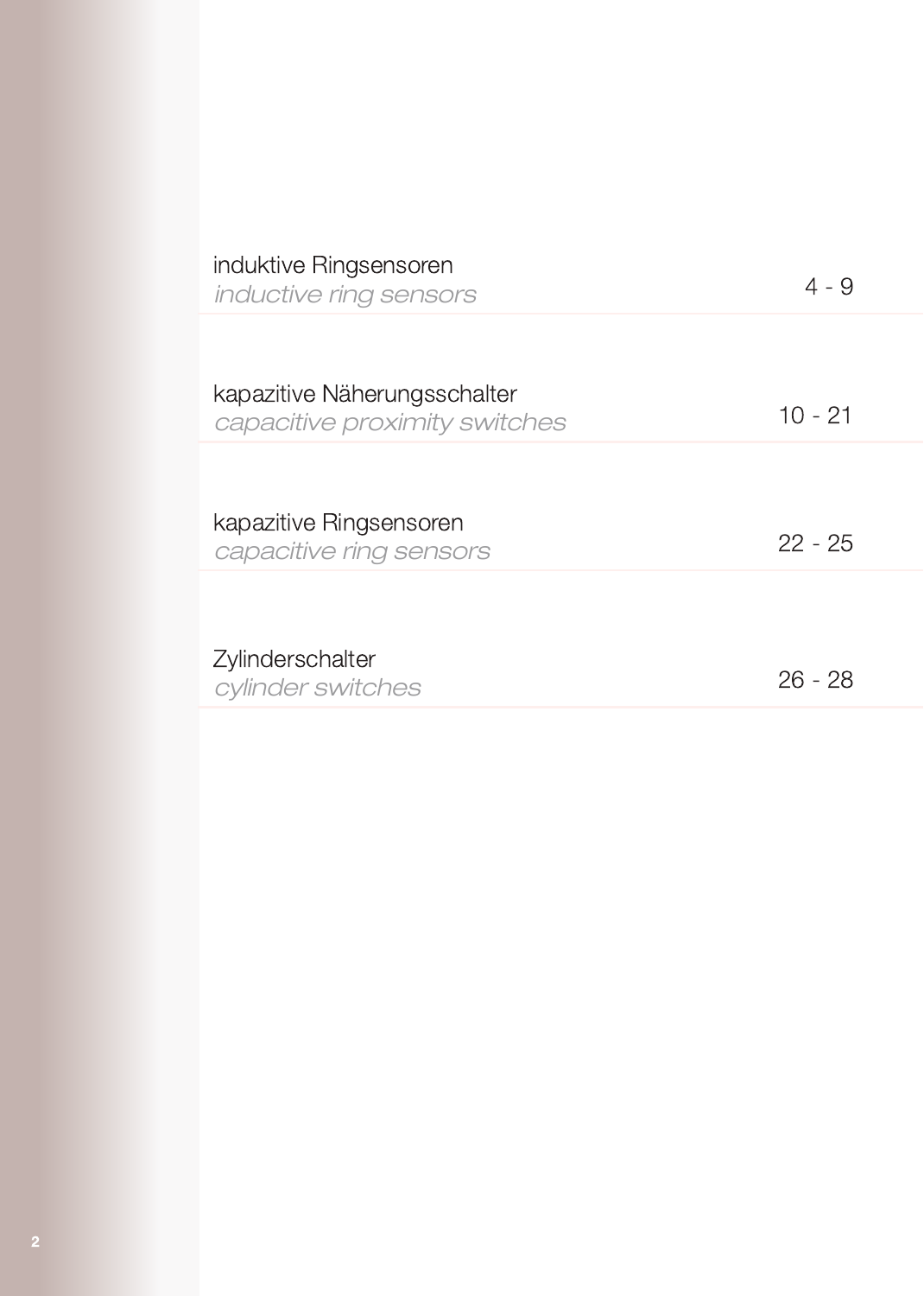Kapazitive Näherungsschalter sind in der Lage, sowohl metallische als auch nicht metallische Objekte berührungslos zu erfassen. Der Schaltabstand von kapazitiven Sensoren kann stark varijeren. Die höchsten Abstände werden bei leitenden Stoffen erreicht. Reduktionsfaktoren sind bei Metallen nicht zu berücksichtigen. Der Schaltabstand bei nichtleitenden Materialien hängt von der Dielektrizitätskonstante ab.

Je größer die Dielektrizität ist, desto größer ist der Schaltabstand. Deshalb hat feuchtes Holz gegenüber trockenem Holz einen erheblich höheren Schaltabstand.

Capacitive sensors are designed for non-contact sensing of metal and non-metal objects. The operating distance of capacitive sensors can vary considerably. Conductive materials can be detected at the largest distances. Reduction factors for different metals don't have to be observed. The operating distance for non-conductive depends on the dielectric constant.

The larger the dielectric constant, the greater the operating distance. Therefor damp wood has an siginfi cant higher operating distance than dry wood.

Induktive Ringsensoren arbeiten als Durchlasssensor. Der aktive Bereich befi ndet sich innerhalb des Ringes. Dabei werden alle Teile aus Metall, auch unmagnetische Leicht- und Buntmetalle sowie ferromagnetische Teile erfasst.

Die Ringsensoren mit statischer Funktion gewährleisten durch die kurze Ansprechzeit und der integrierten Impulsverlängerung ein sichere Erkennung und garantieren somit eine zuverlässige Funktion für alle denkbaren Einsatzgebiete. Bei sachgemäßer Montage sind die Sensoren unempfi ndlich gegen äußere Einflüsse.

Inductive ring sensors operate as an aperture sensor. The active area is inside of the ring. All parts of metal, also non magnetic, light metal, non-ferros metal and ferromagnetic parts can be detected. The ring sensors with static function gurantee via theirs short response time and the integrated impulse stretching a proof detection and a reliable function.

Zylindersensoren werden eingesetzt um die Bewegungsvorgänge in einem pneumatischen Zylindern zu erkennen und die Position exakt zu erfassen.

Eickmann Zylindersensoren sind in den verschiedensten Bauformen von Pneumatikzylindern einsetzbar. Sie heben sich durch eine hohe Ansprechempfindlichkeit und Schaltpunktgenauigkeit sowie eine praxisorientierte Befestigungstechnik hervor.

Cylinder switches are used to detect movement in pneumatic cylinder switches. Eickmann cylinder switches enables detection of permanent magnets in all common pneumatic cylinder types. They posses a high responsivity and switchpoint precision as well as a practical fixing system.

#### Typenschlüssel coding

### IR (X) -15- | P | S | K | -ST4

- $IR$  $IR =$  inductiver Ringsensor *inductive ring sensor*  $I KDC =$  kapazitiver Näherungsschalter *capacitve proximity switch*  $KR =$  kapazitiver Ringsensor *capacitve ring sensor*  $2Y = 2$ ylinderschalter *cylinder switches*
- $(X)$  $D =$  dynamisch dynamic
- Bauform dimension 15
- $\mathsf{P}$  $P = pnp$  | N = npn | A = analog
- S  $U = NO-NC$  | S = NO | O = NC | A = NO+NC | I = Stromausgang current output | V = Spannungsausgang voltage output
- K  $K =$  Kurschlußfest short circuit proof

 $KLR = Klemme$  terminal

ST<sub>4</sub> ST3 = Stecker M8 plug M8 | ST3-4 Stecker M8 4polig plug M8 4pole | ST4 = Stecker M12 plug M12 | 2m = Kabel 2m cable | M8 = Kabelstecker M8 pigtail M8 | WST4 = Winkelstecker M12 angled plug M12

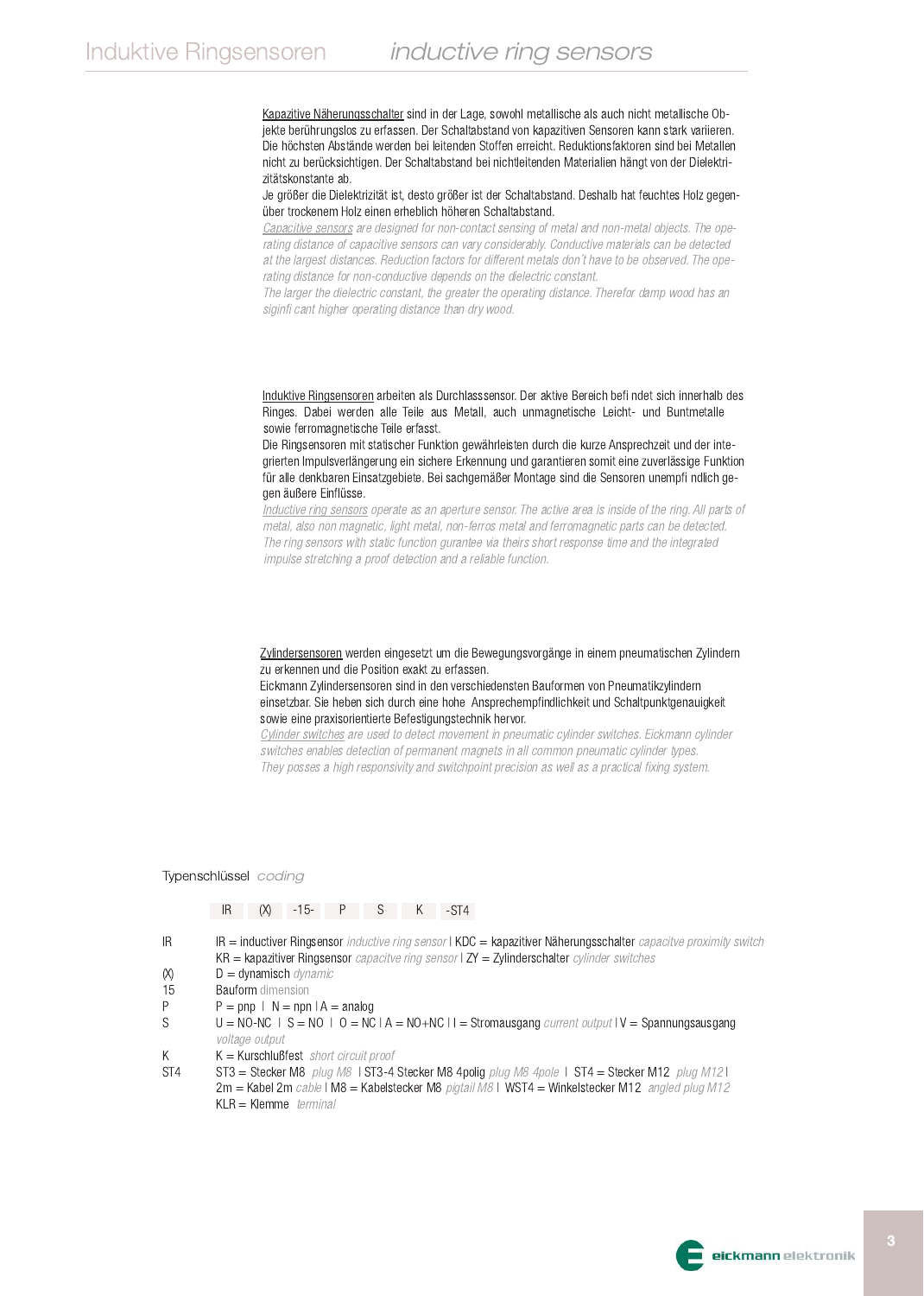$\varnothing$  6,1 mm



| $>1$ mm                                     | $\geq 0.5$ mm                     |
|---------------------------------------------|-----------------------------------|
| $< 10 \text{ mA}$                           |                                   |
| $<$ 30 m/s                                  |                                   |
| statisch static                             | l dynamisch dynamic               |
|                                             | l einstellbar 10-150ms adjustable |
| $<$ 2ms                                     |                                   |
| 10-30 VDC                                   |                                   |
| $-10^{\circ}$ C  + 60 $^{\circ}$ C          |                                   |
| PA66 / PBT                                  |                                   |
| IP 67                                       |                                   |
| 200 mA / kurzschlußfest short-circuit-proof |                                   |
|                                             |                                   |

### Ausgang\* output\* - Anschluss connection

| <b>PNP-NO - Stecker M12</b> connector M12                            | IR-6-PSK-ST4     |
|----------------------------------------------------------------------|------------------|
| <b>PNP-NC - Stecker M12</b> connector M12                            | IR-6-POK-ST4     |
| <b>PNP-NO</b> - Winkelstecker M12 angled connector M12 IR-6-PSK-WST4 |                  |
| <b>PNP-NO</b> - Winkelstecker M12 angled connector M12 IR-6-POK-WST4 |                  |
| <b>PNP-NO/NC - Stecker M12</b> angled connector M12                  | I IRD-6-PUK-ST4  |
| PNP-NO/NC - Winkelstecker M12 ang. connect. M12                      | I IRD-6-PUK-WST4 |

| auch als NPN Variante verfügbar |      |
|---------------------------------|------|
| also in NPN available           | '/es |

Ε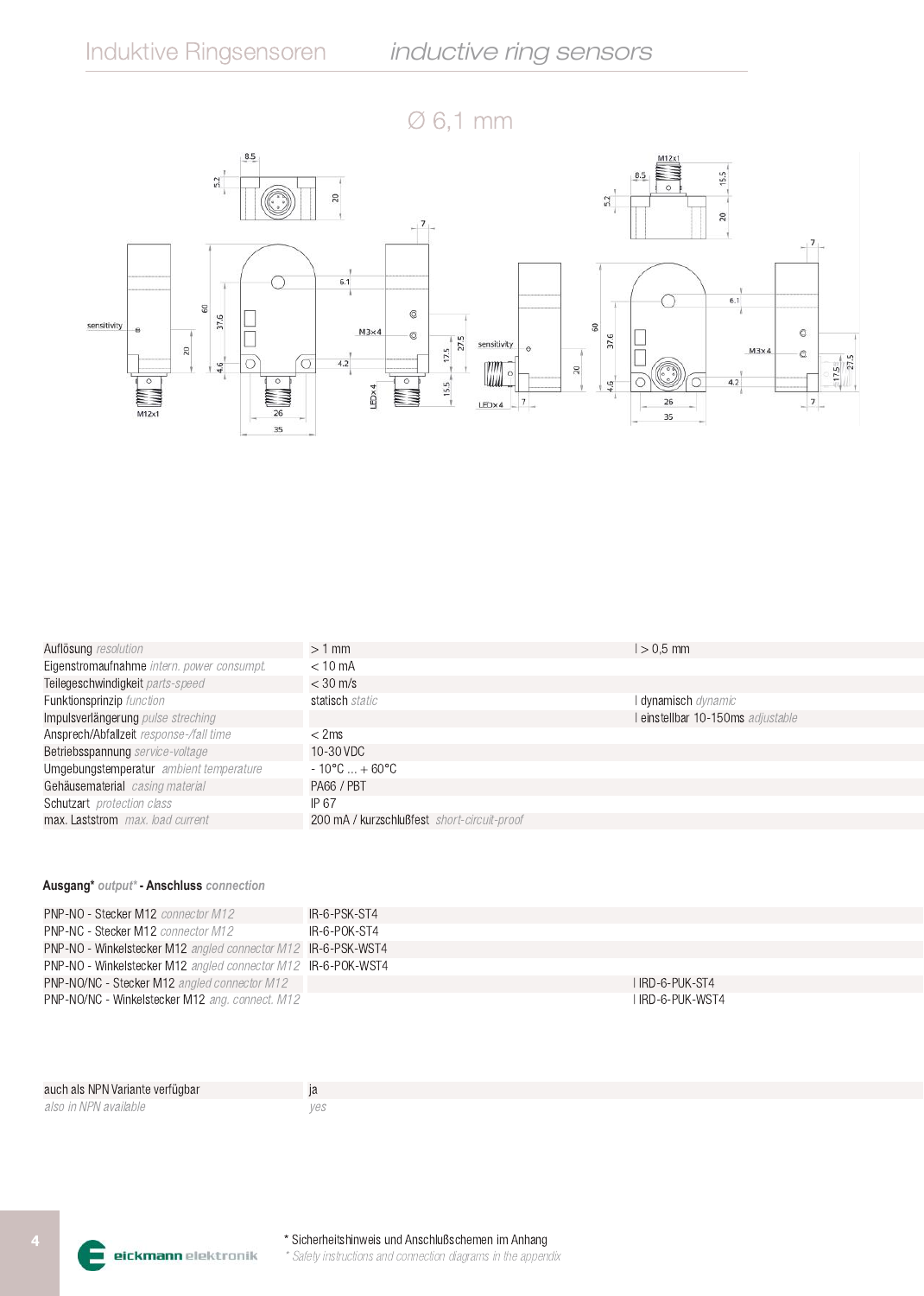



| $> 1,5$ mm                                  | $1 > 0,6$ mm                      |
|---------------------------------------------|-----------------------------------|
| $< 10$ mA                                   |                                   |
| $<$ 30 m/s                                  |                                   |
| statisch static                             | I dynamisch dynamic               |
|                                             | I einstellbar 10-150ms adjustable |
| $<$ 2ms                                     |                                   |
| 10-30 VDC                                   |                                   |
| $-10^{\circ}$ C $+60^{\circ}$ C             |                                   |
| PA66 / PBT                                  |                                   |
| IP 65                                       |                                   |
| 200 mA / kurzschlußfest short-circuit-proof |                                   |
|                                             |                                   |
|                                             |                                   |

| IR-10-PSK-ST4  |                   |
|----------------|-------------------|
| IR-10-POK-ST4  |                   |
| IR-10-PSK-WST4 |                   |
| IR-10-POK-WST4 |                   |
|                | I IRD-10-PUK-ST4  |
|                | I IRD-10-PUK-WST4 |

ja yes

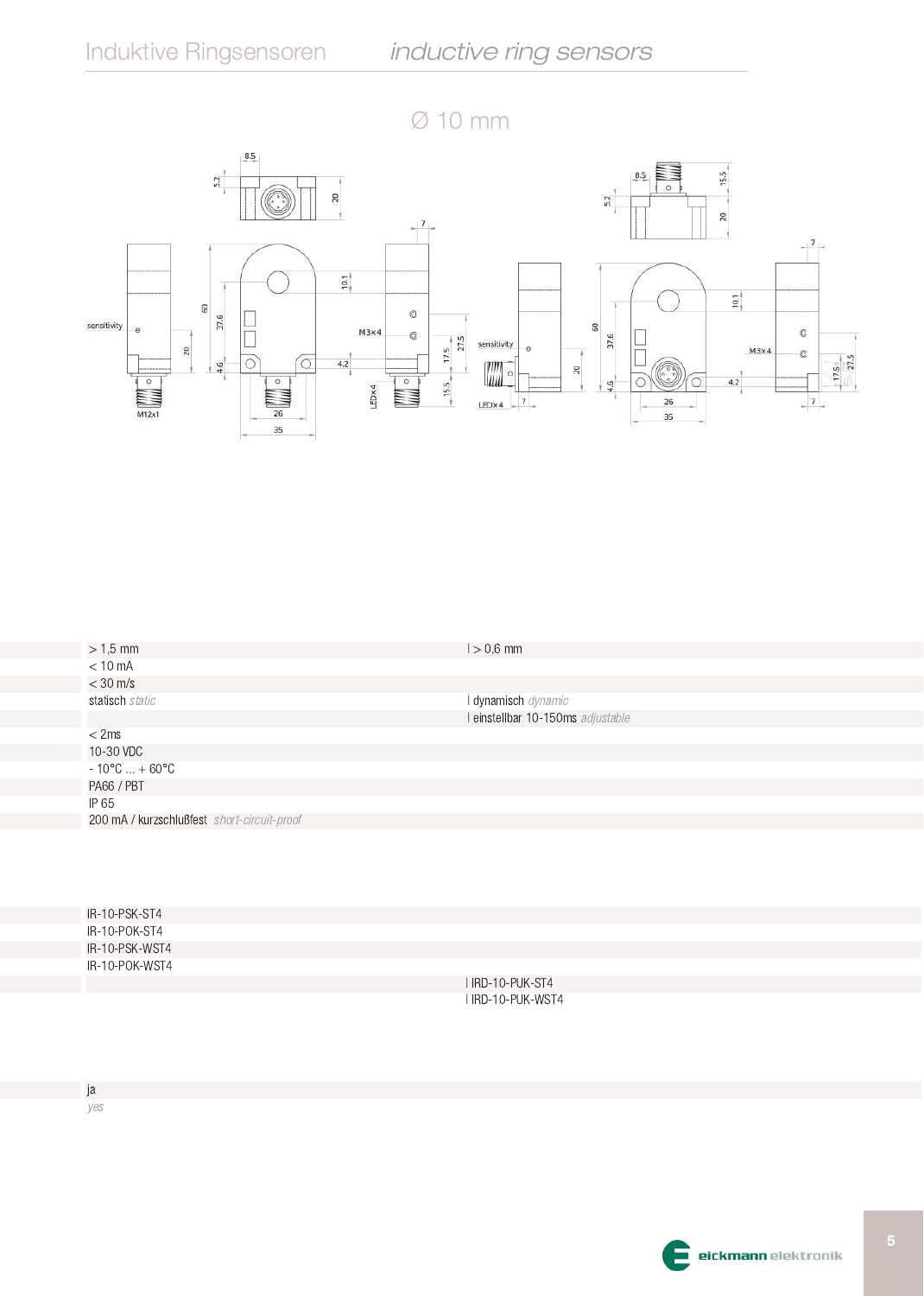## $\varnothing$  15 mm



| $> 1.5$ mm                                  | $> 0.8$ mm                      |
|---------------------------------------------|---------------------------------|
| $< 10$ mA                                   |                                 |
| $<$ 30 m/s                                  |                                 |
| statisch static                             | I dynamisch dynamic             |
|                                             | einstellbar 10-150ms adjustable |
| $<$ 2ms                                     |                                 |
| 10-30 VDC                                   |                                 |
| $-10^{\circ}$ C  + 60 $^{\circ}$ C          |                                 |
| PA66 / PBT                                  |                                 |
| IP 67                                       |                                 |
| 200 mA / kurzschlußfest short-circuit-proof |                                 |
|                                             |                                 |

### Ausgang\* output\* - Anschluss connection

| <b>PNP-NO - Stecker M12</b> connector M12                             | IR-15-PSK-ST4    |
|-----------------------------------------------------------------------|------------------|
| <b>PNP-NC - Stecker M12</b> connector M12                             | IR-15-POK-ST4    |
| <b>PNP-NO</b> - Winkelstecker M12 angled connector M12 IR-15-PSK-WST4 |                  |
| <b>PNP-NO</b> - Winkelstecker M12 angled connector M12 IR-15-POK-WST4 |                  |
| <b>PNP-NO/NC - Stecker M12</b> angled connector M12                   | LIRD-15-PUK-ST4  |
| <b>PNP-NO/NC - Winkelstecker M12</b> ang. connect. M12                | LIRD-15-PUK-WST4 |

| auch als NPN Variante verfügbar |     |
|---------------------------------|-----|
| also in NPN available           | ves |

E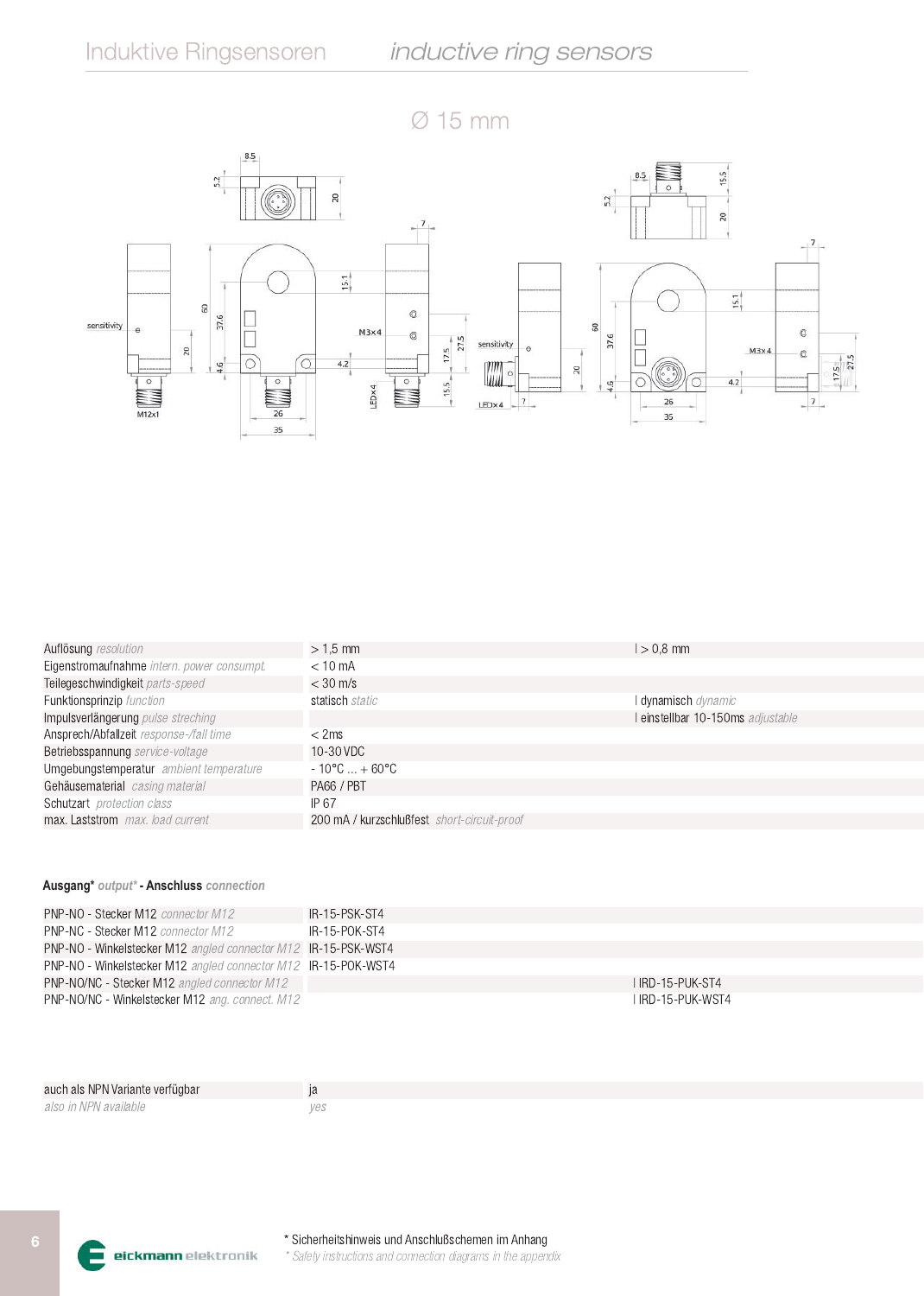



| $> 2$ mm                                    | $1 > 1,0$ mm                      |
|---------------------------------------------|-----------------------------------|
| $< 10$ mA                                   |                                   |
| $<$ 30 m/s                                  |                                   |
| statisch static                             | I dynamisch dynamic               |
|                                             | I einstellbar 10-150ms adjustable |
| $<$ 2ms                                     |                                   |
| 10-30 VDC                                   |                                   |
| $-10^{\circ}$ C $+60^{\circ}$ C             |                                   |
| PA66 / PBT                                  |                                   |
| IP 65                                       |                                   |
| 200 mA / kurzschlußfest short-circuit-proof |                                   |
|                                             |                                   |
|                                             |                                   |

| IR-20-PSK-ST4  |                   |
|----------------|-------------------|
| IR-20-POK-ST4  |                   |
| IR-20-PSK-WST4 |                   |
| IR-20-POK-WST4 |                   |
|                | I IRD-20-PUK-ST4  |
|                | I IRD-20-PUK-WST4 |

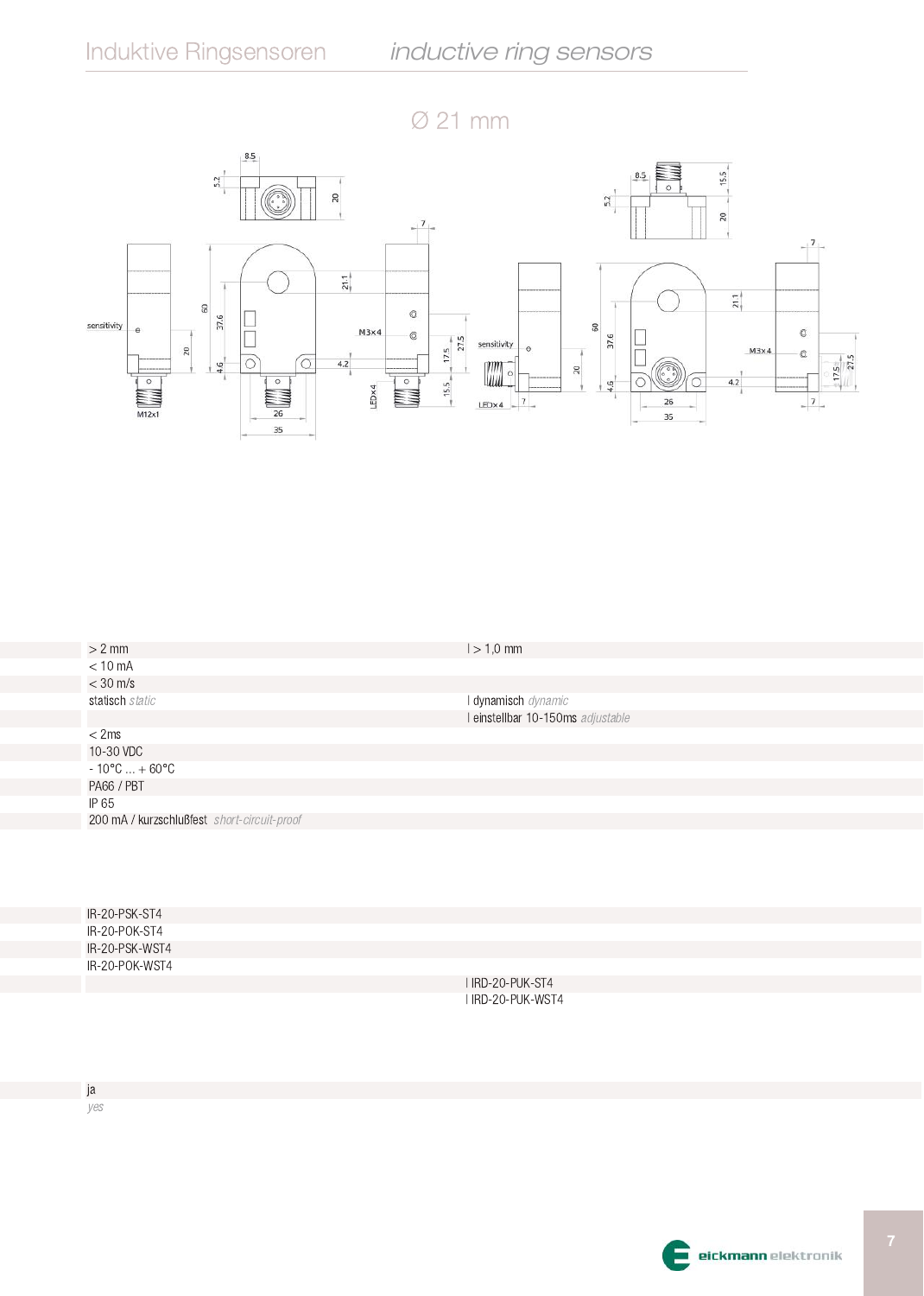## $\varnothing$  30 mm



| Auflösung resolution                       | $>$ 3 mm                                    |
|--------------------------------------------|---------------------------------------------|
| Eigenstromaufnahme intern. power consumpt. | $<$ 15 mA                                   |
| Teilegeschwindigkeit parts-speed           | $<$ 30 m/s                                  |
| Funktionsprinzip function                  | statisch static                             |
| Impulsverlängerung pulse streching         | einstellbar 10-150ms adjustable             |
| Ansprech/Abfallzeit response-/fall time    | $<$ 2ms                                     |
| Betriebsspannung service-voltage           | 10-30 VDC                                   |
| Umgebungstemperatur ambient temperature    | $-10^{\circ}$ C  + 60 $^{\circ}$ C          |
| Gehäusematerial casing material            | PA66 / PBT                                  |
| Schutzart protection class                 | IP 65                                       |
| max. Laststrom max. load current           | 200 mA / kurzschlußfest short-circuit-proof |

| PNP-NO+NC - Kabel 2m cable 2m | IR-30-PAK-2m |
|-------------------------------|--------------|
| NPN-NO+NC - Kabel 2m cable 2m | IR-30-NAK-2m |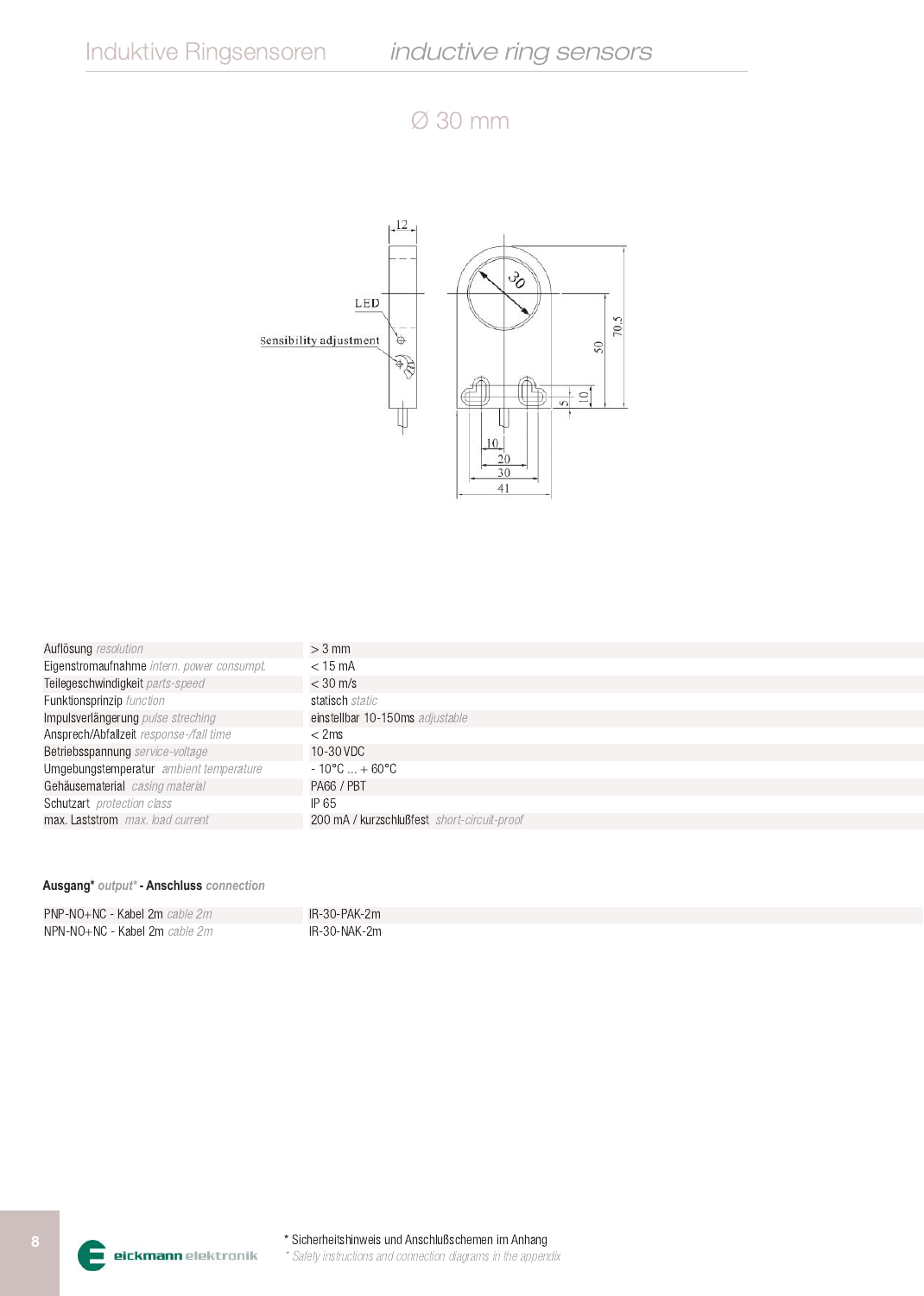



## Ø 44 / 63 / 100 mm



| $> 5$ mm                                    | $1 > 10$ mm |
|---------------------------------------------|-------------|
| $< 10$ mA                                   |             |
| $<$ 30 m/s                                  |             |
| statisch static                             |             |
| einstellbar 10-150ms adjustable             |             |
| $<$ 2ms                                     |             |
| 10-30 VDC                                   |             |
| $-10^{\circ}$ C  + 60 $^{\circ}$ C          |             |
| PA66 / PBT                                  |             |
| IP 65                                       |             |
| 200 mA / kurzschlußfest short-circuit-proof |             |
|                                             |             |

IR-40-PAK-2m IR-40-NAK-2m I IR-60-PAK-2m | IR-60-NAK-2m I IR-100-PAK-2m | IR-100-NAK-2m

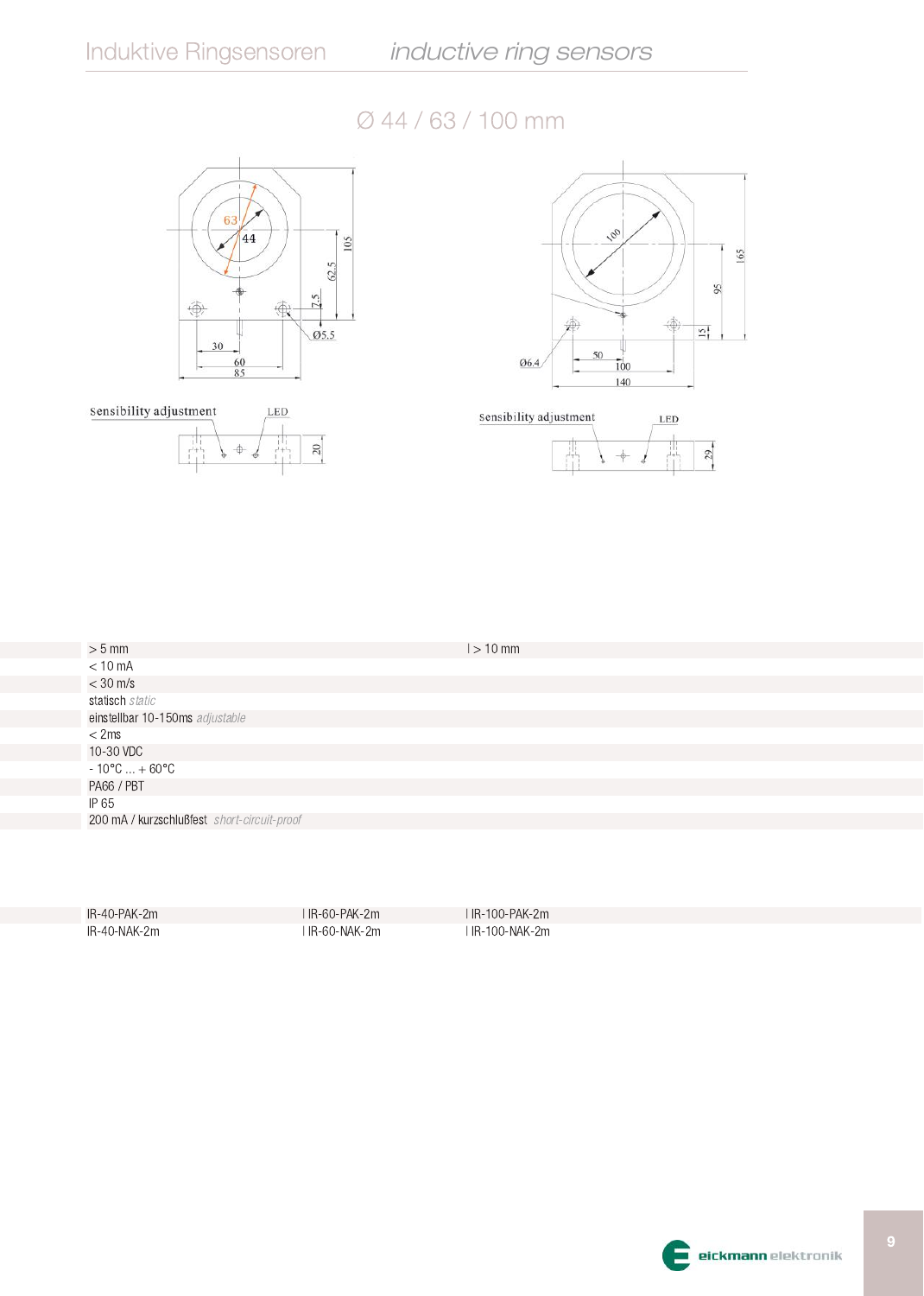## $\varnothing$  6,5 mm



| Schaltabstand sensing range                         | 2mm                                         |
|-----------------------------------------------------|---------------------------------------------|
| Eigenstromaufnahme intern. power consumpt. $< 8$ mA |                                             |
| Spannungsabfall voltage drop                        | < 1.5V                                      |
| Schalthysterese switching hysteresis                | $< 15 \%$                                   |
| Reproduzierbarkeit reproducibility                  | $< 1 \%$                                    |
| Temperaturdrift temperature drift                   | $< 10 \%$                                   |
| Betriebsspannung service-voltage                    | 10-30 VDC                                   |
| Umgebungstemperatur ambient temperature             | $-10^{\circ}$ C  + 60 °C                    |
| Gehäusematerial casing material                     | Edelstahl stainless steel                   |
| Schutzart protection class                          | IP 67                                       |
| Schaltfrequenz max. operating frequency             | $100$ Hz                                    |
| Einbauart <i>mounting</i>                           | bündig flush                                |
| max. Laststrom max. load current                    | 200 mA / kurzschlußfest short-circuit-proof |
| Einstellung Adjustment                              | I Potentiometer pot.                        |

| PNP-NO - 2m Kabel cable                 | KDCL-65-PSK-2m    |  |
|-----------------------------------------|-------------------|--|
| PNP-NC - 2m Kabel cable                 | KDCL-65-POK-2m    |  |
| <b>PNP-NO - Stecker M8</b> connector M8 | I KDCL-65-PSK-ST3 |  |
| <b>PNP-NC - Stecker M8 connector M8</b> | I KDCL-65-POK-ST3 |  |
| PNP-NO - Stecker M12 connector M12      | I KDCL-65-PSK-ST4 |  |
| PNP-NC - Stecker M12 connector M12      | I KDCL-65-POK-ST4 |  |
| auch als NPN Variante verfügbar         | ja                |  |
| also in NPN available                   | yes               |  |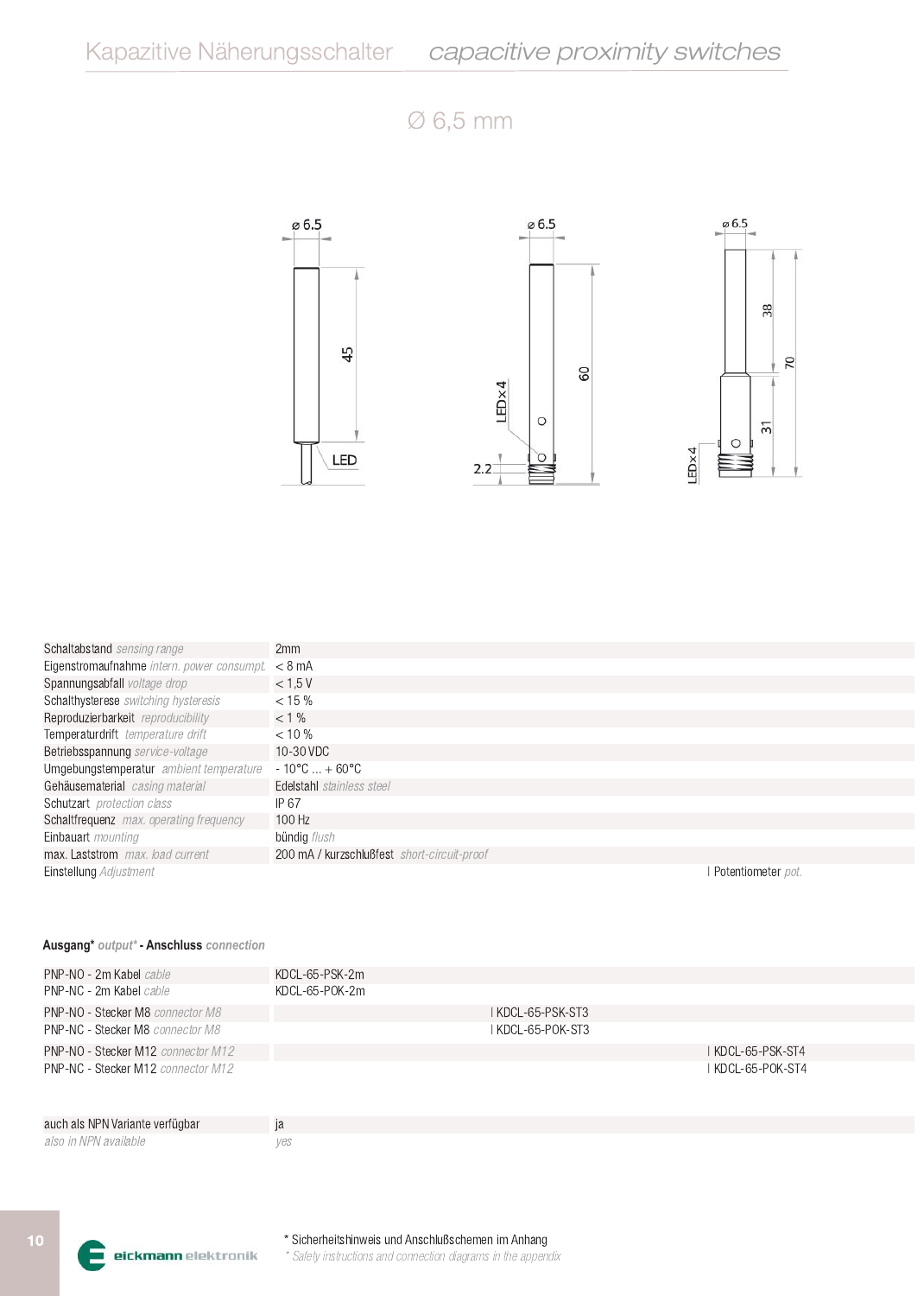## $\varnothing$  6,5 mm



| $4 \, \text{mm}$                            |                          |
|---------------------------------------------|--------------------------|
| $< 8$ mA                                    |                          |
| < 1,5V                                      |                          |
| $< 15 %$                                    |                          |
| < 1 %                                       |                          |
| < 10 %                                      |                          |
| 10-30 VDC                                   |                          |
| $-10^{\circ}$ C  + 60 $^{\circ}$ C          |                          |
| Edelstahl stainless steel                   |                          |
| IP 67                                       |                          |
| 100 Hz                                      |                          |
| nicht bündig non flush                      |                          |
| 200 mA / kurzschlußfest short-circuit-proof |                          |
|                                             | <b>Dotantiamator</b> not |

I Potentiometer pot.

| KDCL-065-PSK-2m |
|-----------------|
| KDCL-065-PSK-2m |

I KDCL-065-PSK-ST3 I KDCL-065-PSK-ST3

> I KDCL-065-PSK-ST4 I KDCL-065-PSK-ST4

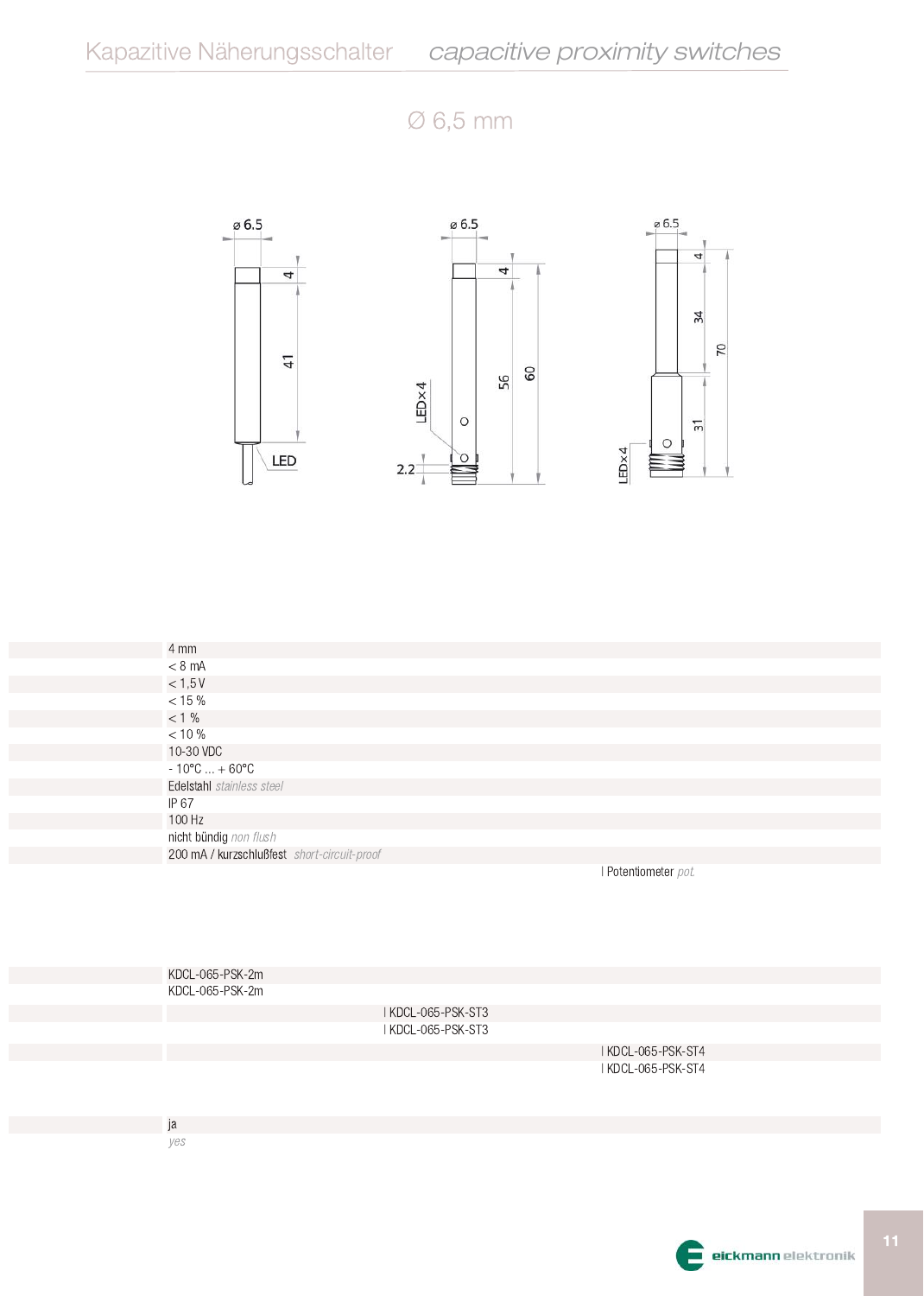



| <b>Schaltabstand</b> sensing range                | 2mm                                         |                      |
|---------------------------------------------------|---------------------------------------------|----------------------|
| Eigenstromaufnahme intern. power consumpt. < 8 mA |                                             |                      |
| Spannungsabfall voltage drop                      | < 1.5V                                      |                      |
| Schalthysterese switching hysteresis              | $< 15 \%$                                   |                      |
| Reproduzierbarkeit reproducibility                | $< 1 \%$                                    |                      |
| Temperaturdrift temperature drift                 | $< 10 \%$                                   |                      |
| Betriebsspannung service-voltage                  | 10-30 VDC                                   |                      |
| Umgebungstemperatur ambient temperature           | $-10^{\circ}$ C  + 60 $^{\circ}$ C          |                      |
| Gehäusematerial casing material                   | Edelstahl stainless steel                   |                      |
| Schutzart protection class                        | IP 67                                       |                      |
| Schaltfrequenz max. operating frequency           | $100$ Hz                                    |                      |
| Einbauart <i>mounting</i>                         | bündig flush                                |                      |
| max. Laststrom max. load current                  | 200 mA / kurzschlußfest short-circuit-proof |                      |
| <b>Einstellung</b> Adjustment                     |                                             | l Potentiometer pot. |
|                                                   |                                             |                      |

### Ausgang\* output\* - Anschluss connection

| PNP-NO - 2m Kabel cable                 | KDCL-8-PSK-2m |                  |                  |
|-----------------------------------------|---------------|------------------|------------------|
| PNP-NC - 2m Kabel cable                 | KDCL-8-POK-2m |                  |                  |
| <b>PNP-NO - Stecker M8</b> connector M8 |               | I KDCL-8-PSK-ST3 |                  |
| <b>PNP-NC - Stecker M8 connector M8</b> |               | I KDCL-8-POK-ST3 |                  |
| PNP-NO - Stecker M12 connector M12      |               |                  | I KDCL-8-PSK-ST4 |
| PNP-NC - Stecker M12 connector M12      |               |                  | I KDCL-8-POK-ST4 |
| auch als NPN Variante verfügbar         | ja            |                  |                  |
| also in NPN available                   | ves           |                  |                  |

\* Sicherheitshinweis und Anschlußschemen im Anhang eickmann elektronik \* Safety instructions and connection diagrams in the appendix

E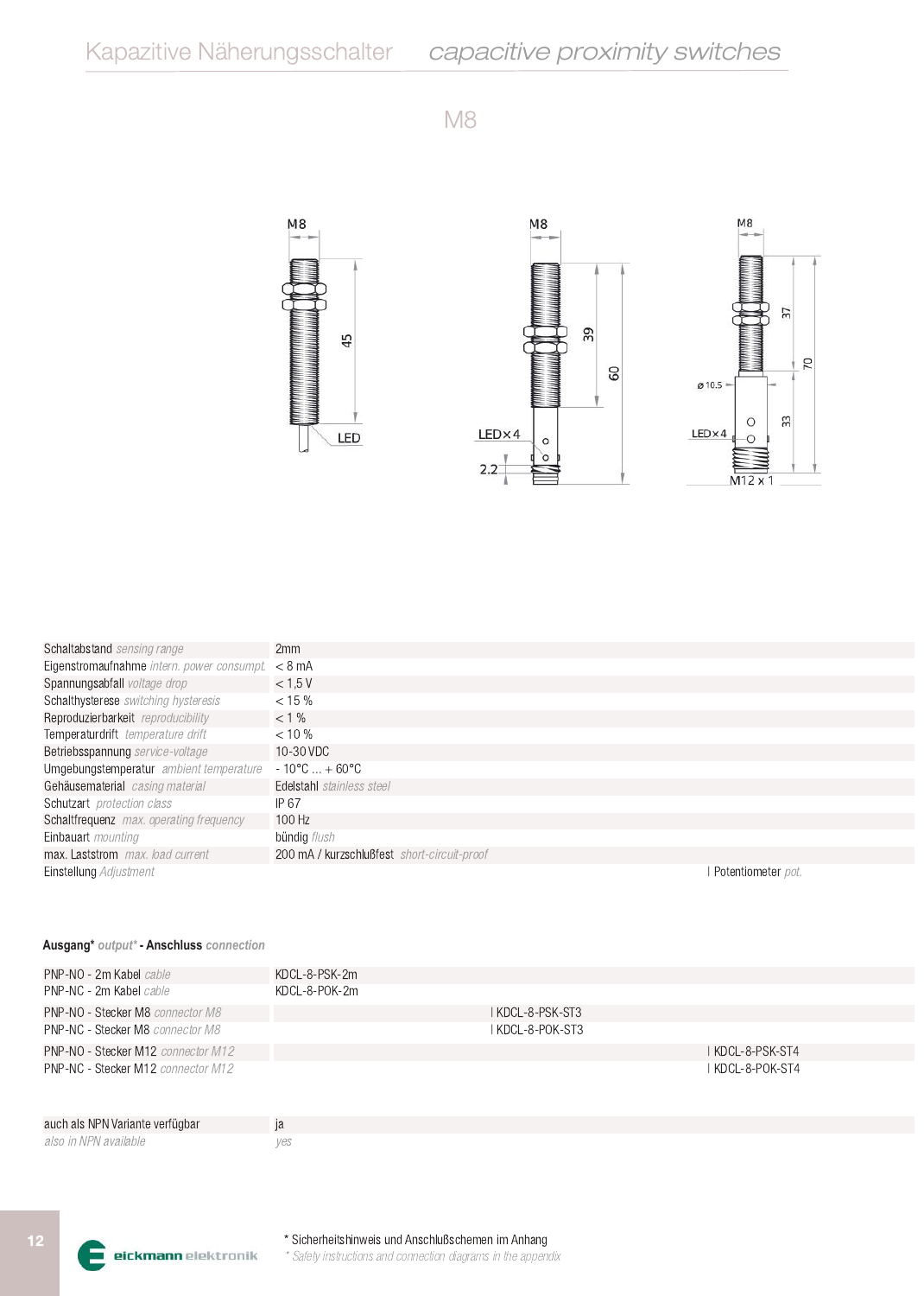

| 4 mm                                        |                   |  |
|---------------------------------------------|-------------------|--|
| $< 8$ mA                                    |                   |  |
| $<$ 1,5 V                                   |                   |  |
| $< 15 \%$                                   |                   |  |
| $< 1\%$                                     |                   |  |
| $< 10 \%$                                   |                   |  |
| 10-30 VDC                                   |                   |  |
| $-10^{\circ}$ C  + 60 $^{\circ}$ C          |                   |  |
| Edelstahl stainless steel                   |                   |  |
| IP 67                                       |                   |  |
| 100 Hz                                      |                   |  |
| nicht bündig non flush                      |                   |  |
| 200 mA / kurzschlußfest short-circuit-proof |                   |  |
|                                             | Potentiometer not |  |

**I Potentiometer** pot.

| KDCL-08-PSK-2m |                   |                         |  |
|----------------|-------------------|-------------------------|--|
| KDCL-08-PSK-2m |                   |                         |  |
|                | I KDCL-08-PSK-ST3 |                         |  |
|                | I KDCL-08-PSK-ST3 |                         |  |
|                |                   | $I I/NQI$ as $DQI$ $QT$ |  |

I KDCL-08-PSK-ST4 I KDCL-08-PSK-ST4

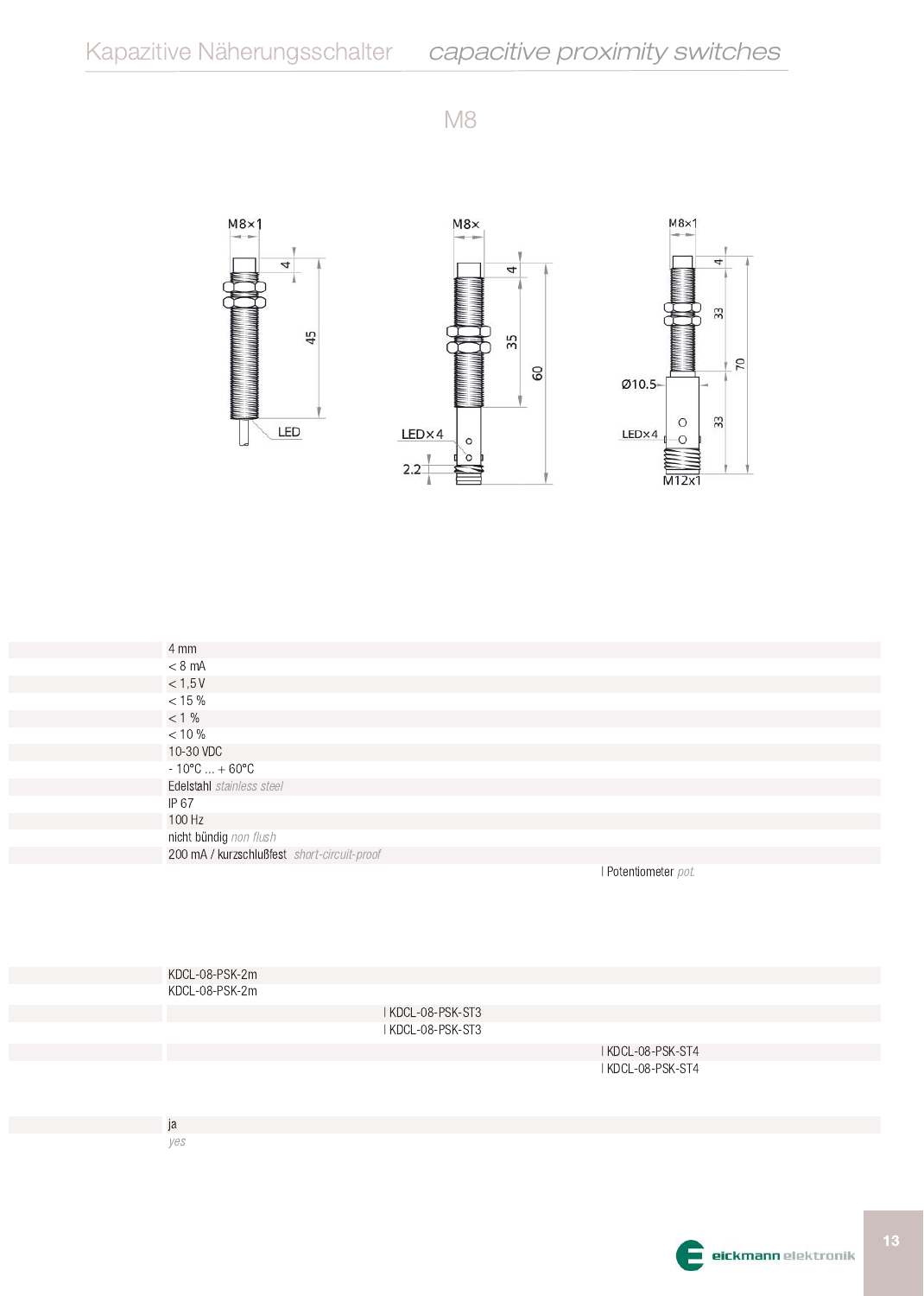

| <b>Schaltabstand</b> sensing range                                | 4 mm                                        | l 6 mm |
|-------------------------------------------------------------------|---------------------------------------------|--------|
| Eigenstromaufnahme intern. power consumpt. $\langle 8 \rangle$ mA |                                             |        |
| Spannungsabfall voltage drop                                      | < 1.5 V                                     |        |
| Schalthysterese switching hysteresis                              | $< 15 \%$                                   |        |
| Reproduzierbarkeit reproducibility                                | $< 1 \%$                                    |        |
| Temperaturdrift temperature drift                                 | $< 10 \%$                                   |        |
| Betriebsspannung service-voltage                                  | 10-30 VDC                                   |        |
| Umgebungstemperatur ambient temperature                           | $-10^{\circ}$ C  + 60 $^{\circ}$ C          |        |
| Gehäusematerial casing material                                   | Edelstahl stainless steel                   |        |
| Schutzart protection class                                        | IP 67                                       |        |
| Schaltfrequenz max. operating frequency                           | $100$ Hz                                    |        |
| Einbauart <i>mounting</i>                                         | bündig flush                                |        |
| max. Laststrom max. load current                                  | 200 mA / kurzschlußfest short-circuit-proof |        |
| <b>Einstellung</b> Adjustment                                     | Potentiometer pot.                          |        |
|                                                                   |                                             |        |

| <b>PNP-NO - 2m Kabel</b> cable            | KDCL-12-PSK-2m   | I KDCDL-12-PSK-2m    |
|-------------------------------------------|------------------|----------------------|
| <b>PNP-NC - 2m Kabel</b> cable            | - KDCL-12-POK-2m | 1 KDCDI -12-POK-2m   |
| <b>PNP-NO - Stecker M12</b> connector M12 | KDCL-12-PSK-ST4  | I KDCDI -12-PSK-ST4  |
| PNP-NC - Stecker M12 connector M12        | KDCL-12-POK-ST4  | I KDCDI -12-POK-ST4- |

| auch als NPN Variante verfügbar | la |
|---------------------------------|----|
| also in NPN available           |    |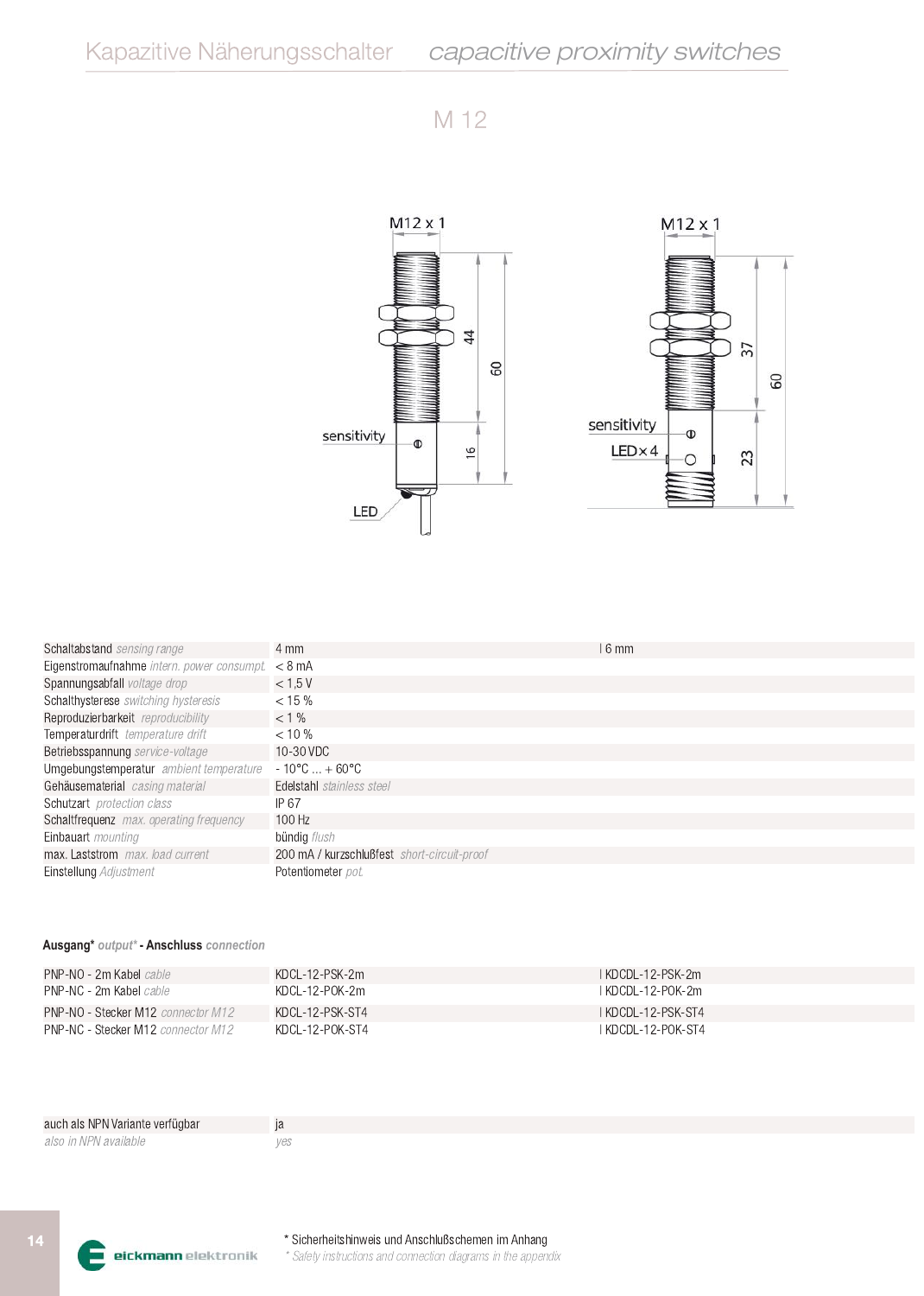

| $8 \text{ mm}$                              | $110$ mm                                                                                                                                                                                                                                                                                                                                                                                                                                                                              |
|---------------------------------------------|---------------------------------------------------------------------------------------------------------------------------------------------------------------------------------------------------------------------------------------------------------------------------------------------------------------------------------------------------------------------------------------------------------------------------------------------------------------------------------------|
| $< 8$ mA                                    |                                                                                                                                                                                                                                                                                                                                                                                                                                                                                       |
| < 1,5V                                      |                                                                                                                                                                                                                                                                                                                                                                                                                                                                                       |
| < 15 %                                      |                                                                                                                                                                                                                                                                                                                                                                                                                                                                                       |
| $< 1\%$                                     |                                                                                                                                                                                                                                                                                                                                                                                                                                                                                       |
| $< 10 \%$                                   |                                                                                                                                                                                                                                                                                                                                                                                                                                                                                       |
| 10-30 VDC                                   |                                                                                                                                                                                                                                                                                                                                                                                                                                                                                       |
| $-10^{\circ}$ C  + 60 $^{\circ}$ C          |                                                                                                                                                                                                                                                                                                                                                                                                                                                                                       |
| Edelstahl stainless steel                   |                                                                                                                                                                                                                                                                                                                                                                                                                                                                                       |
| IP 67                                       |                                                                                                                                                                                                                                                                                                                                                                                                                                                                                       |
| 100 Hz                                      |                                                                                                                                                                                                                                                                                                                                                                                                                                                                                       |
| nicht bündig non flush                      |                                                                                                                                                                                                                                                                                                                                                                                                                                                                                       |
| 200 mA / kurzschlußfest short-circuit-proof |                                                                                                                                                                                                                                                                                                                                                                                                                                                                                       |
|                                             | $\mathbf{1} \cdot \mathbf{B} \cdot \mathbf{1} \cdot \mathbf{1} \cdot \mathbf{1} \cdot \mathbf{1} \cdot \mathbf{1} \cdot \mathbf{1} \cdot \mathbf{1} \cdot \mathbf{1} \cdot \mathbf{1} \cdot \mathbf{1} \cdot \mathbf{1} \cdot \mathbf{1} \cdot \mathbf{1} \cdot \mathbf{1} \cdot \mathbf{1} \cdot \mathbf{1} \cdot \mathbf{1} \cdot \mathbf{1} \cdot \mathbf{1} \cdot \mathbf{1} \cdot \mathbf{1} \cdot \mathbf{1} \cdot \mathbf{1} \cdot \mathbf{1} \cdot \mathbf{1} \cdot \mathbf{$ |

I Potentiometer pot.

| KDCL-012-PSK-2m                      | KDCDI -012-PSK-2m                            |
|--------------------------------------|----------------------------------------------|
| KDCI -012-PSK-2m<br>KDCL-012-PSK-ST4 | I KDCDI -012-PSK-2m .<br>I KDCDL-012-PSK-ST4 |
| KDCL-012-PSK-ST4                     | I KDCDL-012-PSK-ST4                          |

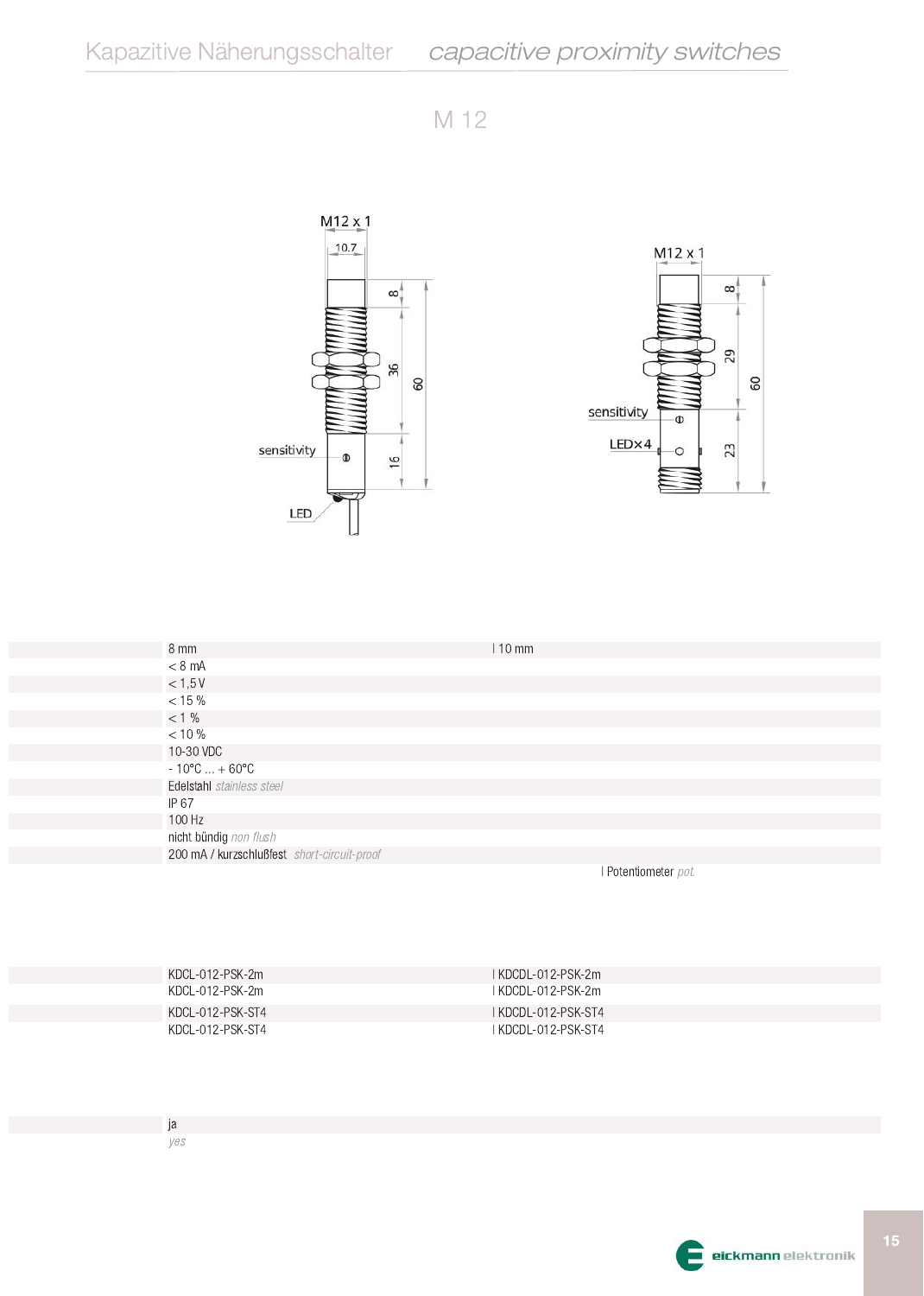

| Schaltabstand sensing range                | 8 mm                                        | $12 \text{ mm}$ |
|--------------------------------------------|---------------------------------------------|-----------------|
| Eigenstromaufnahme intern. power consumpt. | $< 8$ mA                                    |                 |
| Spannungsabfall voltage drop               | < 1.5V                                      |                 |
| Schalthysterese switching hysteresis       | $<$ 15 %                                    |                 |
| Reproduzierbarkeit reproducibility         | $< 1 \%$                                    |                 |
| Temperaturdrift temperature drift          | $< 10 \%$                                   |                 |
| Betriebsspannung service-voltage           | 10-30 VDC                                   |                 |
| Umgebungstemperatur ambient temperature    | $-10^{\circ}$ C  + 60 °C                    |                 |
| Gehäusematerial casing material            | Edelstahl stainless steel                   |                 |
| Schutzart protection class                 | IP 67                                       |                 |
| Schaltfrequenz max. operating frequency    | 100 Hz                                      |                 |
| Einbauart mounting                         | bündig flush                                |                 |
| max. Laststrom max. load current           | 200 mA / kurzschlußfest short-circuit-proof |                 |
| Einstellung Adjustment                     | Potentiometer pot.                          |                 |
|                                            |                                             |                 |

| PNP-NO - 2m Kabel cable                   | KDCL-18-PSK-2m  | I KDCDI -18-PSK-2m_ |
|-------------------------------------------|-----------------|---------------------|
| <b>PNP-NC - 2m Kabel</b> cable            | KDCL-18-POK-2m  | I KDCDI -18-POK-2m  |
| <b>PNP-NO - Stecker M12</b> connector M12 | KDCL-18-PSK-ST4 | I KDCDI -18-PSK-ST4 |
| <b>PNP-NC - Stecker M12</b> connector M12 | KDCL-18-POK-ST4 | I KDCDI -18-POK-ST4 |

| auch als NPN Variante verfügbar |  |
|---------------------------------|--|
| also in NPN available           |  |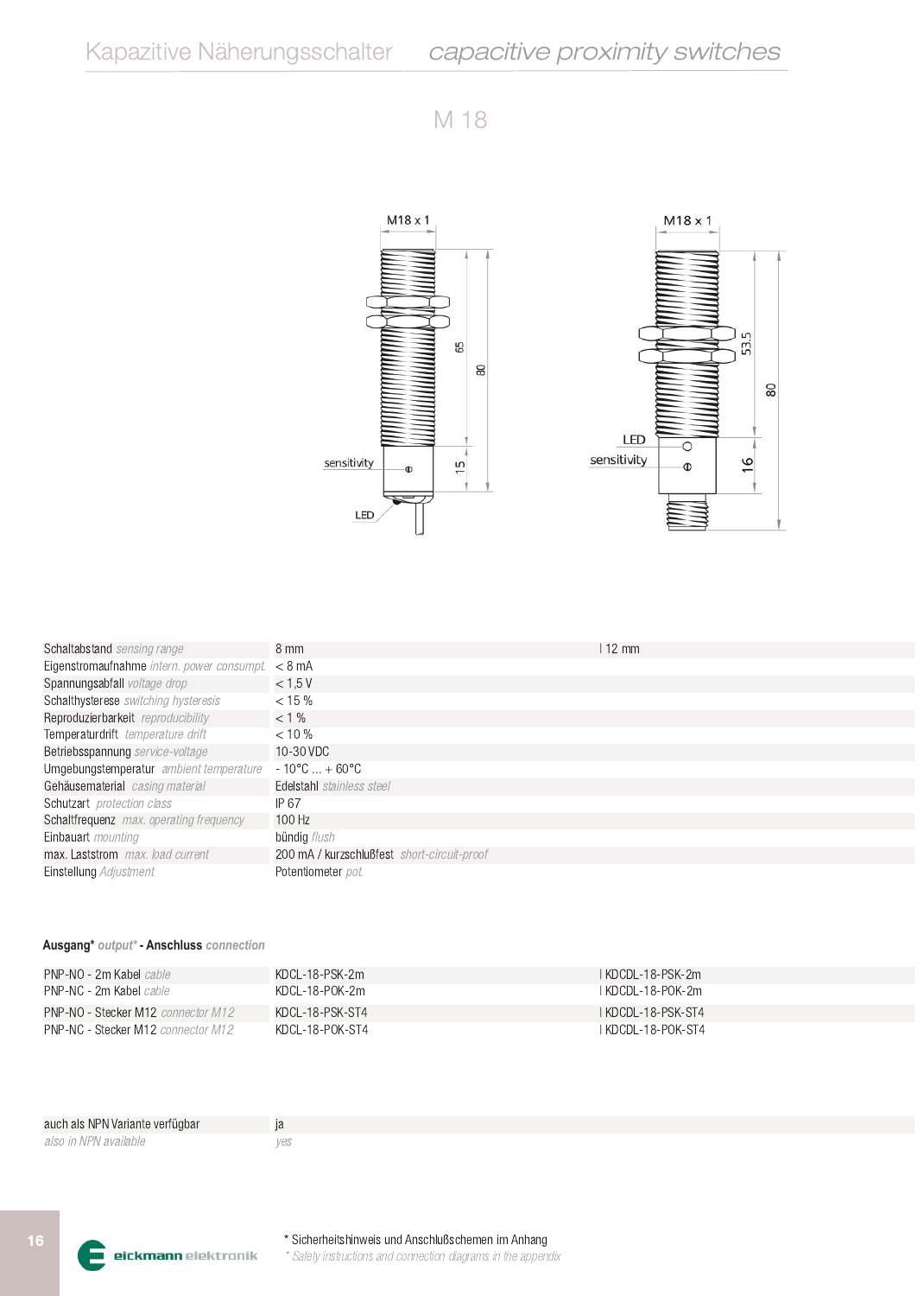

| $15 \text{ mm}$                             | $20 \text{ mm}$ |
|---------------------------------------------|-----------------|
| $< 8$ mA                                    |                 |
| $< 1.5 V$                                   |                 |
| $< 15 %$                                    |                 |
| $< 1\%$                                     |                 |
| $< 10 %$                                    |                 |
| 10-30 VDC                                   |                 |
| $-10^{\circ}$ C  + 60 $^{\circ}$ C          |                 |
| Edelstahl stainless steel                   |                 |
| IP 67                                       |                 |
| 100 Hz                                      |                 |
| nicht bündig non flush                      |                 |
| 200 mA / kurzschlußfest short-circuit-proof |                 |
| Potentiometer pot.                          |                 |

| KDCL-018-PSK-2m  | 1 KDCDL-018-PSK-2m  |
|------------------|---------------------|
| KDCL-018-PSK-2m  | 1 KDCDL-018-PSK-2m  |
| KDCL-018-PSK-ST4 | I KDCDL-018-PSK-ST4 |
| KDCL-018-PSK-ST4 | I KDCDL-018-PSK-ST4 |

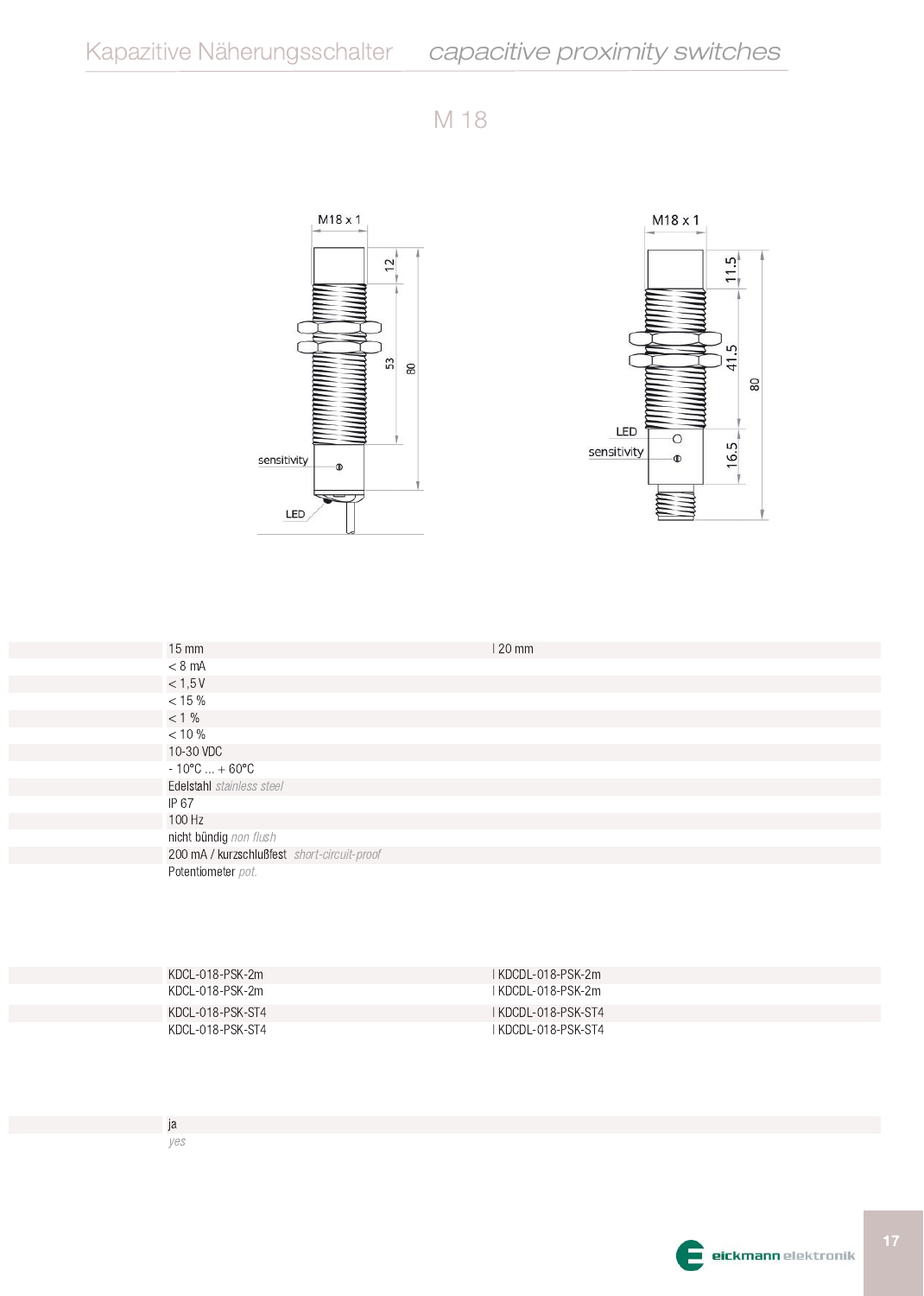

| <b>Schaltabstand</b> sensing range                                | 20 mm                                       | 25 mm |
|-------------------------------------------------------------------|---------------------------------------------|-------|
| Eigenstromaufnahme intern. power consumpt. $\langle 8 \rangle$ mA |                                             |       |
| Spannungsabfall voltage drop                                      | < 1.5V                                      |       |
| Schalthysterese switching hysteresis                              | $<$ 15 %                                    |       |
| Reproduzierbarkeit reproducibility                                | $< 1 \%$                                    |       |
| Temperaturdrift temperature drift                                 | $< 10 \%$                                   |       |
| Betriebsspannung service-voltage                                  | 10-30 VDC                                   |       |
| Umgebungstemperatur ambient temperature                           | $-10^{\circ}$ C  + 60 $^{\circ}$ C          |       |
| Gehäusematerial casing material                                   | Edelstahl stainless steel                   |       |
| Schutzart protection class                                        | IP 67                                       |       |
| Schaltfrequenz max. operating frequency                           | $100$ Hz                                    |       |
| Einbauart <i>mounting</i>                                         | bündig flush                                |       |
| max. Laststrom max. load current                                  | 200 mA / kurzschlußfest short-circuit-proof |       |
| Einstellung Adjustment                                            | Potentiometer pot.                          |       |
|                                                                   |                                             |       |

| PNP-NO - 2m Kabel cable                   | KDCL-30-PSK-2m  | I KDCDI -30-PSK-2m - |
|-------------------------------------------|-----------------|----------------------|
| PNP-NC - 2m Kabel <i>cable</i>            | KDCL-30-POK-2m  | 1 KDCDL-30-POK-2m    |
| <b>PNP-NO - Stecker M12</b> connector M12 | KDCL-30-PSK-ST4 | I KDCDL-30-PSK-ST4   |
| <b>PNP-NC - Stecker M12</b> connector M12 | KDCL-30-POK-ST4 | I KDCDL-30-POK-ST4-  |

| auch als NPN Variante verfügbar |     |
|---------------------------------|-----|
| also in NPN available           | ves |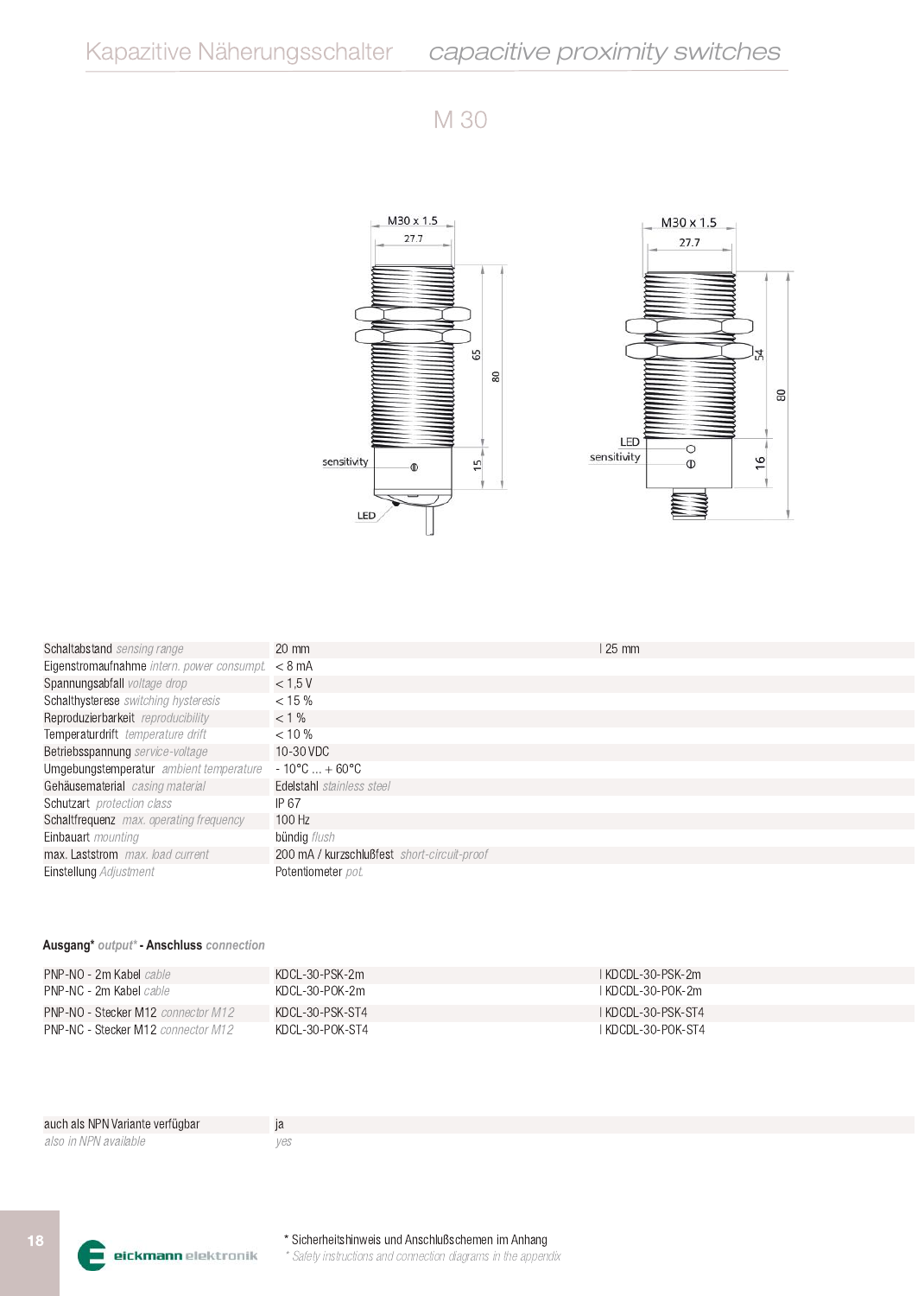



| 30 mm                                       | 35 mm |  |
|---------------------------------------------|-------|--|
| $< 8$ mA                                    |       |  |
| $<$ 1,5 V                                   |       |  |
| $< 15 %$                                    |       |  |
| $< 1\%$                                     |       |  |
| $< 10 %$                                    |       |  |
| 10-30 VDC                                   |       |  |
| $-10^{\circ}$ C  + 60 $^{\circ}$ C          |       |  |
| Edelstahl stainless steel                   |       |  |
| IP 67                                       |       |  |
| 100 Hz                                      |       |  |
| nicht bündig non flush                      |       |  |
| 200 mA / kurzschlußfest short-circuit-proof |       |  |
| Potentiometer pot.                          |       |  |

| KDCL-030-PSK-2m  | I KDCDI -030-PSK-2m -  |
|------------------|------------------------|
| KDCL-030-POK-2m  | I KDCDI -030-POK-2m    |
| KDCL-030-PSK-ST4 | I KDCDL-030-PSK-ST4    |
| KDCL-030-POK-ST4 | I KDCDI -030-POK-ST4 . |

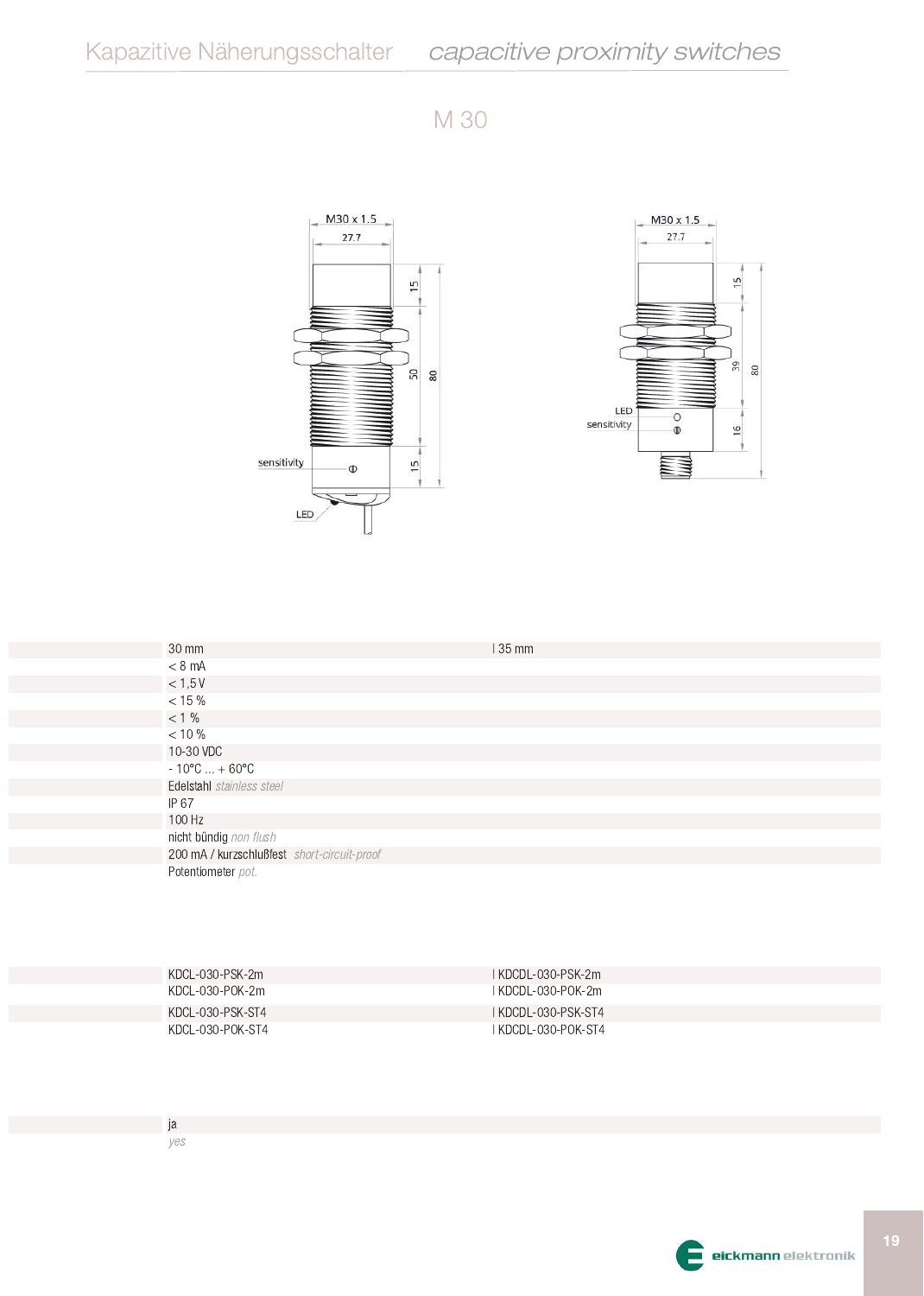## $40 \times 40$  mm





| Schaltabstand sensing range                         | $20 \text{ mm}$                             | 30 mm                    |
|-----------------------------------------------------|---------------------------------------------|--------------------------|
| Eigenstromaufnahme intern. power consumpt. $< 8$ mA |                                             |                          |
| Spannungsabfall voltage drop                        | < 1.5V                                      |                          |
| Schalthysterese switching hysteresis                | $< 15 \%$                                   |                          |
| Reproduzierbarkeit reproducibility                  | $< 1 \%$                                    |                          |
| Temperaturdrift temperature drift                   | $< 10 \%$                                   |                          |
| Betriebsspannung service-voltage                    | 10-30 VDC                                   |                          |
| Umgebungstemperatur ambient temperature             | $-10^{\circ}$ C  + 60 °C                    |                          |
| Gehäusematerial casing material                     | PBT/POM                                     |                          |
| Schutzart protection class                          | IP 67                                       |                          |
| <b>Schaltfrequenz</b> max. operating frequency      | $100$ Hz                                    |                          |
| Einbauart <i>mounting</i>                           | bündig <i>flush</i>                         | I nicht bündig non-flush |
| max. Laststrom max. load current                    | 200 mA / kurzschlußfest short-circuit-proof |                          |
| Einstellung Adjustment                              | Potentiometer pot.                          |                          |

### Ausgang\* output\* - Anschluss connection

| <b>PNP-NO - Klemme</b> terminal | KDC-40-PSK-KLR | I KDC-040-PSK-KI R |
|---------------------------------|----------------|--------------------|
| <b>PNP-NC - Klemme terminal</b> | KDC-40-POK-KLR | I KDC-040-POK-KLR. |
| NPN-NO - Klemme terminal        | KDC-40-NSK-KLR | I KDC-040-NSK-KI R |
| NPN-NC - Klemme terminal        | KDC-40-NOK-KLR | I KDC-040-NOK-KLR  |
| $DMD MO. NLO. QL = L = MAO.$    |                |                    |

PNP-NO+NC - Stecker M12 connector M12 NO - Kabel 2m cable 2m

eickmann elektronik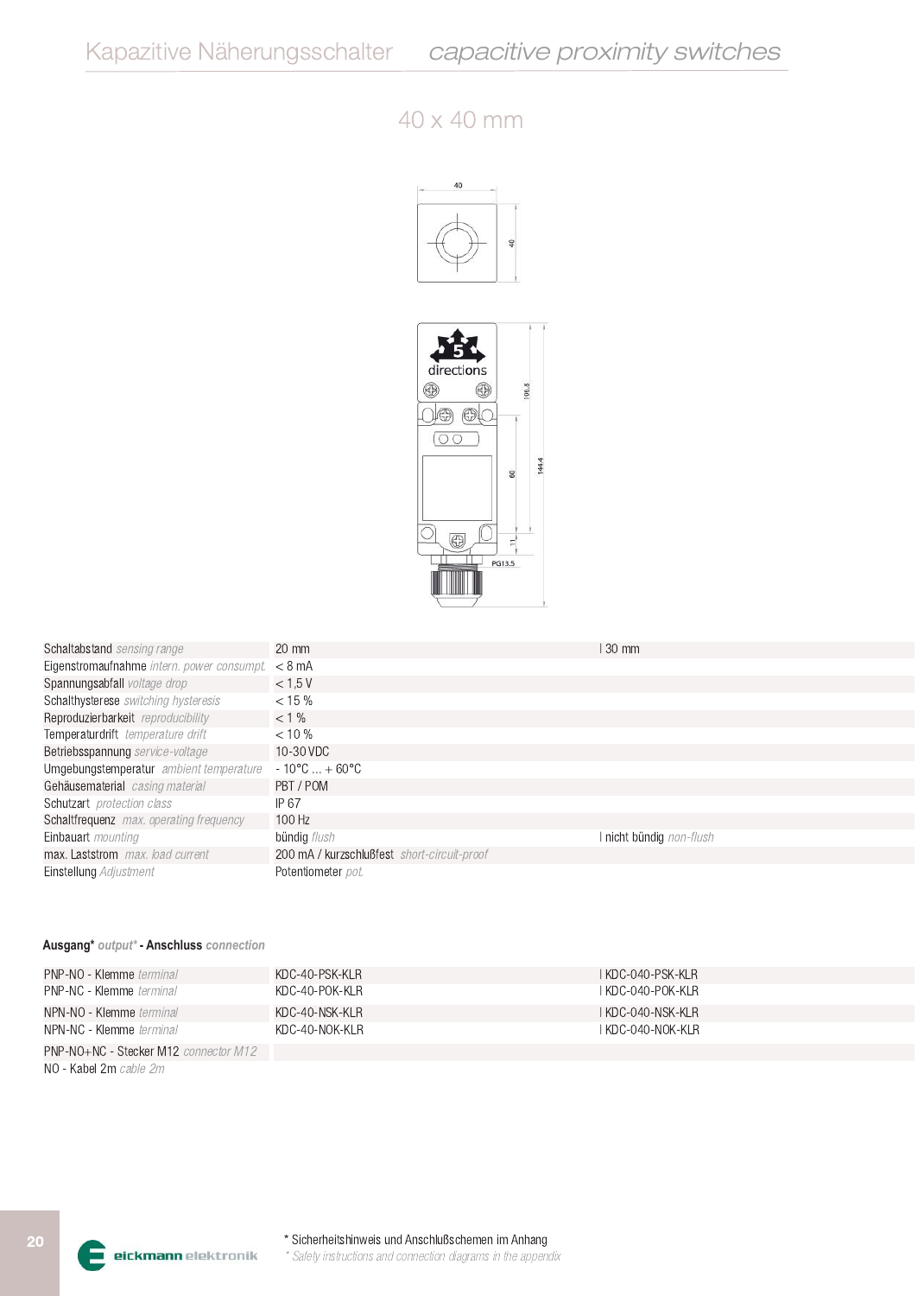Ø 80 mm



| <b>80 mm</b>                                |                 |
|---------------------------------------------|-----------------|
| $< 8$ mA                                    |                 |
| $< 1.5 V$                                   |                 |
| < 15 %                                      |                 |
| $< 1\%$                                     |                 |
| < 10 %                                      |                 |
| 10-50 VDC                                   | 120-250 V AC/DC |
| $-10^{\circ}$ C  + 60 $^{\circ}$ C          |                 |
| Kunststoff plastic                          |                 |
| IP 67                                       |                 |
| 100 Hz                                      |                 |
| nicht bündig non flush                      |                 |
| 400 mA / kurzschlußfest short-circuit-proof |                 |
| Potentiometer pot.                          |                 |

KDC-080-PAK-ST4

I KDAC-080-S-2m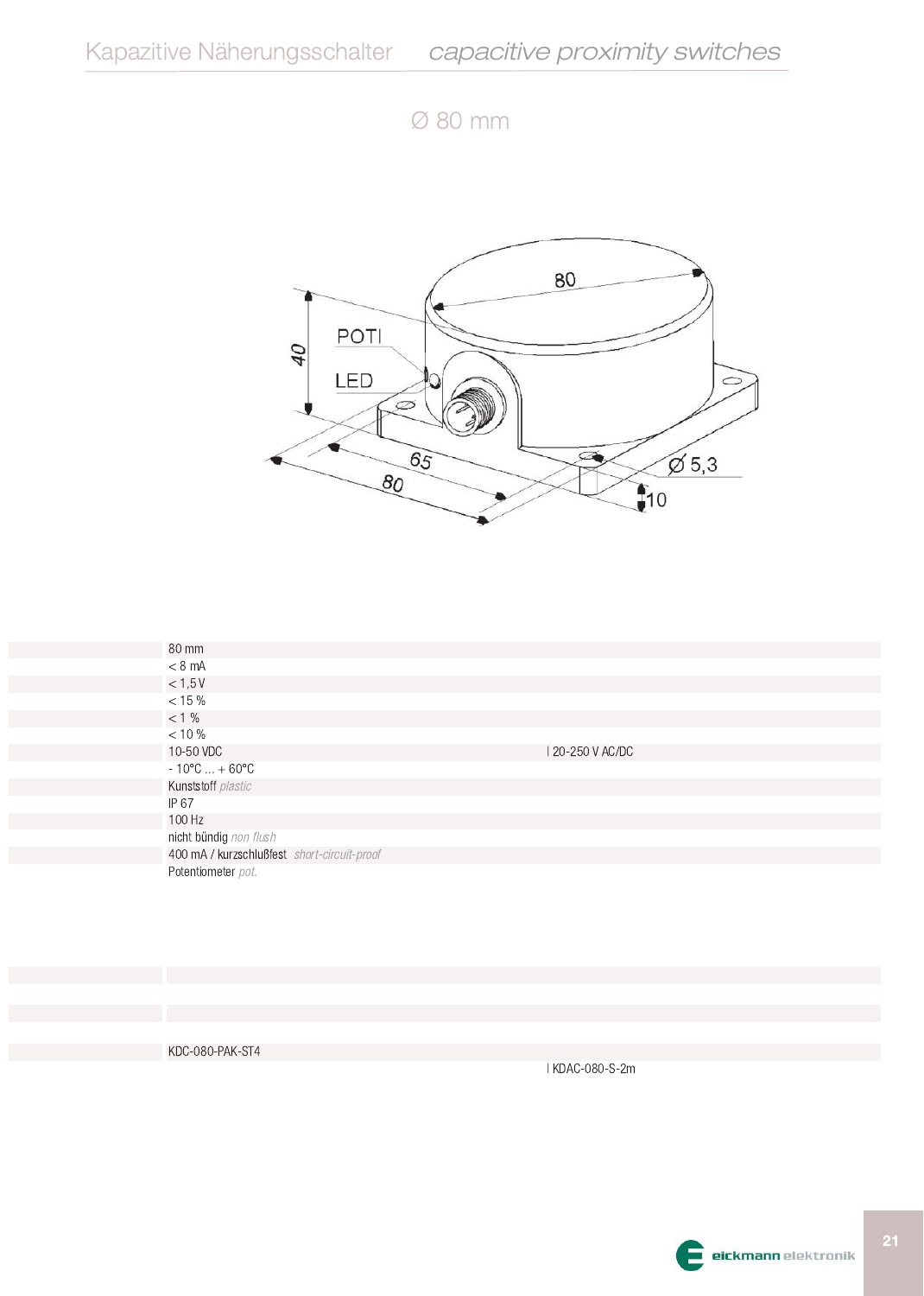$\varnothing$  6,1 mm



| Auflösung resolution                       | $>1$ mm                                     |
|--------------------------------------------|---------------------------------------------|
| Eigenstromaufnahme intern. power consumpt. | $< 10$ mA                                   |
| Teilegeschwindigkeit parts-speed           | $<$ 30 m/s                                  |
| Funktionsprinzip function                  | statisch static                             |
| Impulsverlängerung pulse streching         |                                             |
| Ansprech/Abfallzeit response-/fall time    | $<$ 2ms                                     |
| Betriebsspannung service-voltage           | 10-30 VDC                                   |
| Umgebungstemperatur ambient temperature    | $-10^{\circ}$ C  + 60 $^{\circ}$ C          |
| Gehäusematerial casing material            | PA66 / PBT                                  |
| Schutzart protection class                 | IP 67                                       |
| max. Laststrom max. load current           | 200 mA / kurzschlußfest short-circuit-proof |

| <b>PNP-NO - Stecker M12</b> connector M12                            | KR-6-PSK-ST4 |
|----------------------------------------------------------------------|--------------|
| <b>PNP-NC - Stecker M12</b> connector M12                            | KR-6-POK-ST4 |
| <b>PNP-NO</b> - Winkelstecker M12 angled connector M12 KR-6-PSK-WST4 |              |
| <b>PNP-NO</b> - Winkelstecker M12 angled connector M12 KR-6-POK-WST4 |              |

| auch als NPN Variante verfügbar |  |
|---------------------------------|--|
| also in NPN available           |  |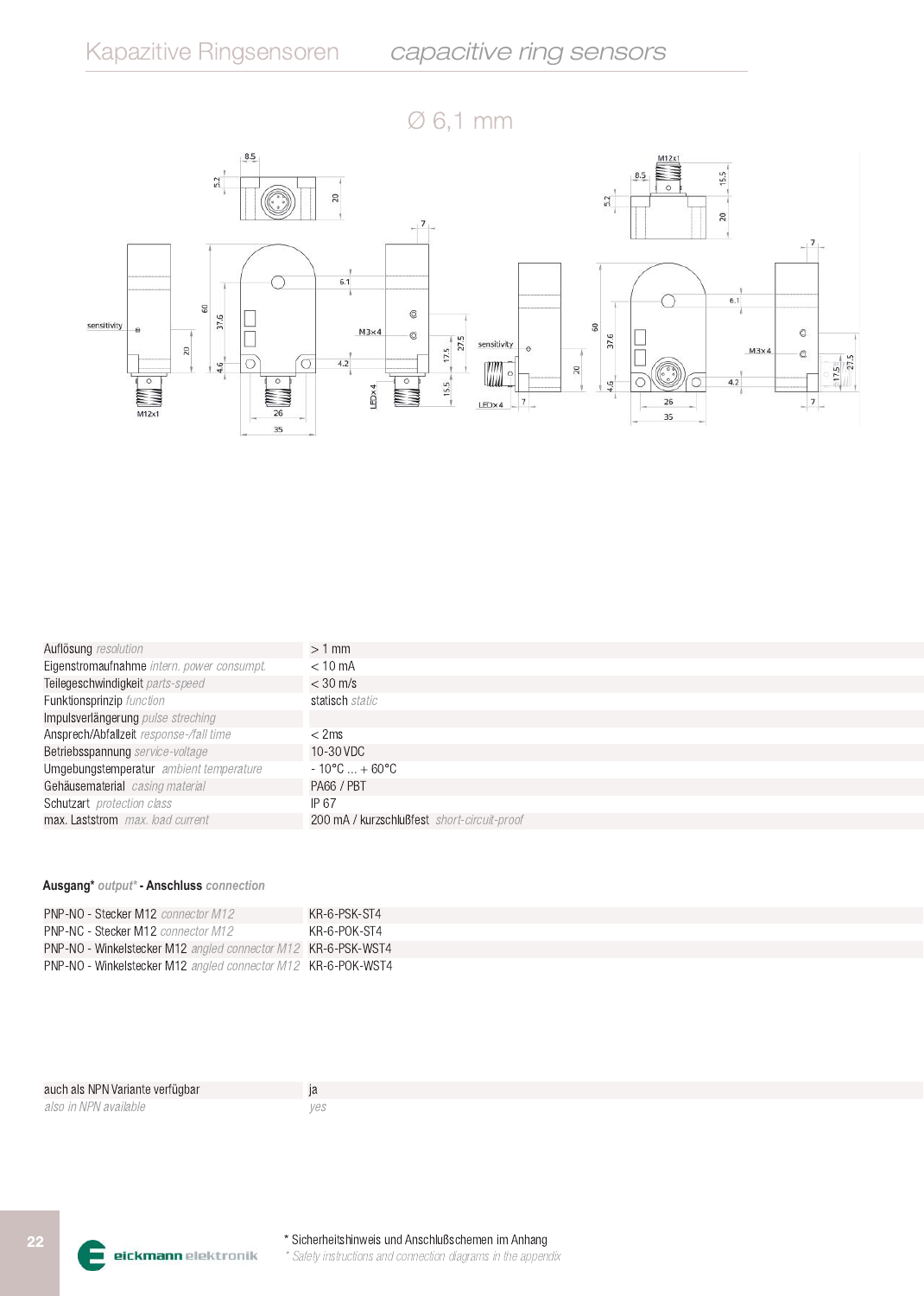



| $> 1,5$ mm                         |  |
|------------------------------------|--|
| $< 10$ mA                          |  |
| $< 30 \; \mathrm{m/s}$             |  |
| statisch static                    |  |
|                                    |  |
|                                    |  |
| $<$ 2ms<br>10-30 VDC               |  |
| $-10^{\circ}$ C  + 60 $^{\circ}$ C |  |
| PA66 / PBT                         |  |
| IP 65                              |  |

| KR-10-PSK-ST4  |  |
|----------------|--|
| KR-10-POK-ST4  |  |
| KR-10-PSK-WST4 |  |
| KR-10-POK-WST4 |  |

ja yes

200 mA / kurzschlußfest short-circuit-proof

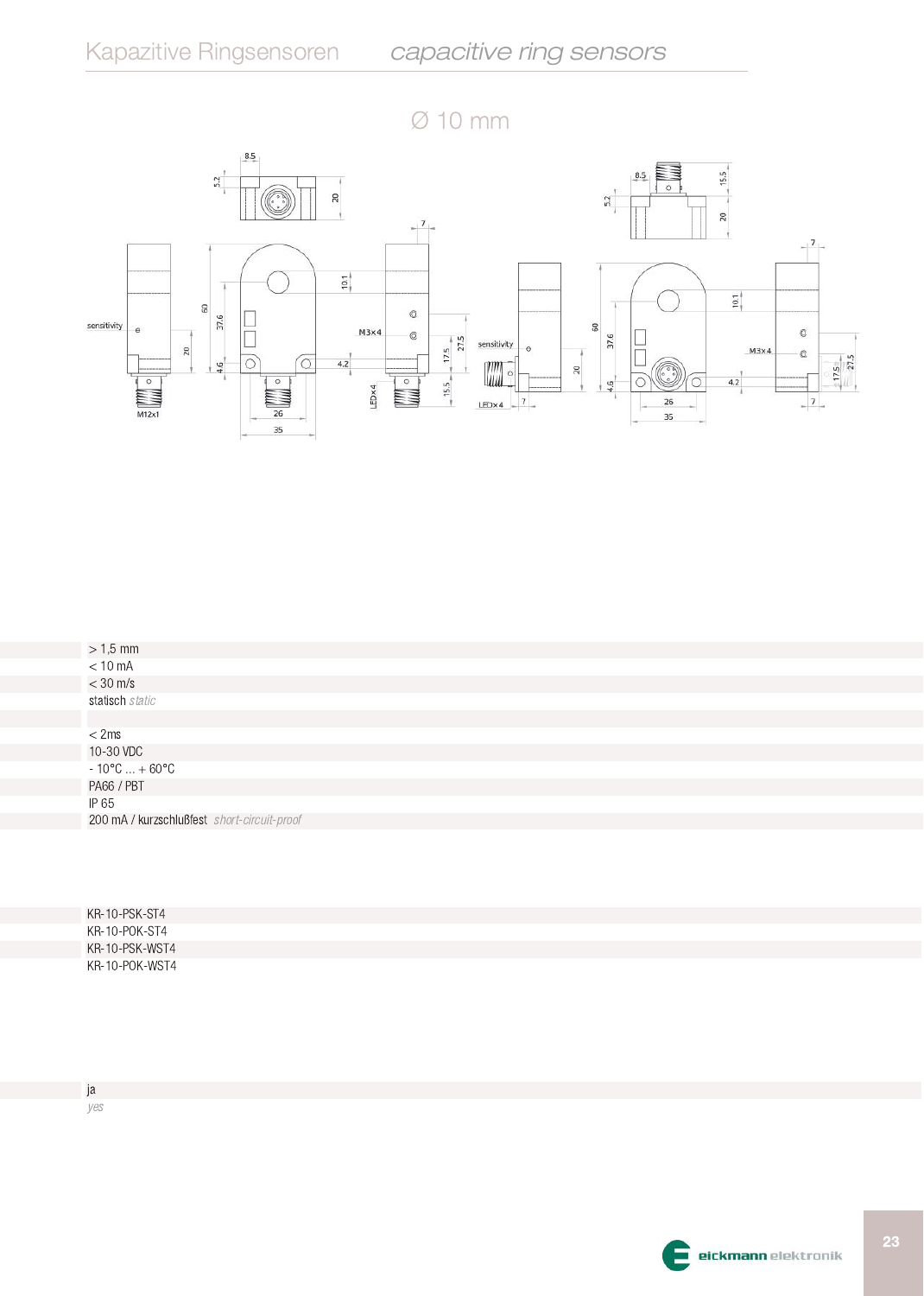$\varnothing$  15 mm



| Auflösung resolution                       | $> 1.5$ mm                                  |
|--------------------------------------------|---------------------------------------------|
| Eigenstromaufnahme intern. power consumpt. | $< 10$ mA                                   |
| Teilegeschwindigkeit parts-speed           | $<$ 30 m/s                                  |
| Funktionsprinzip function                  | statisch static                             |
| Impulsverlängerung pulse streching         |                                             |
| Ansprech/Abfallzeit response-/fall time    | $<$ 2ms                                     |
| Betriebsspannung service-voltage           | 10-30 VDC                                   |
| Umgebungstemperatur ambient temperature    | $-10^{\circ}$ C  + 60 $^{\circ}$ C          |
| Gehäusematerial casing material            | PA66 / PBT                                  |
| Schutzart protection class                 | IP 67                                       |
| max. Laststrom max. load current           | 200 mA / kurzschlußfest short-circuit-proof |

| <b>PNP-NO - Stecker M12</b> connector M12                             | KR-15-PSK-ST4 |
|-----------------------------------------------------------------------|---------------|
| <b>PNP-NC - Stecker M12</b> connector M12                             | KR-15-POK-ST4 |
| <b>PNP-NO</b> - Winkelstecker M12 angled connector M12 KR-15-PSK-WST4 |               |
| <b>PNP-NO</b> - Winkelstecker M12 angled connector M12 KR-15-POK-WST4 |               |

| auch als NPN Variante verfügbar | ıа |
|---------------------------------|----|
| also in NPN available           |    |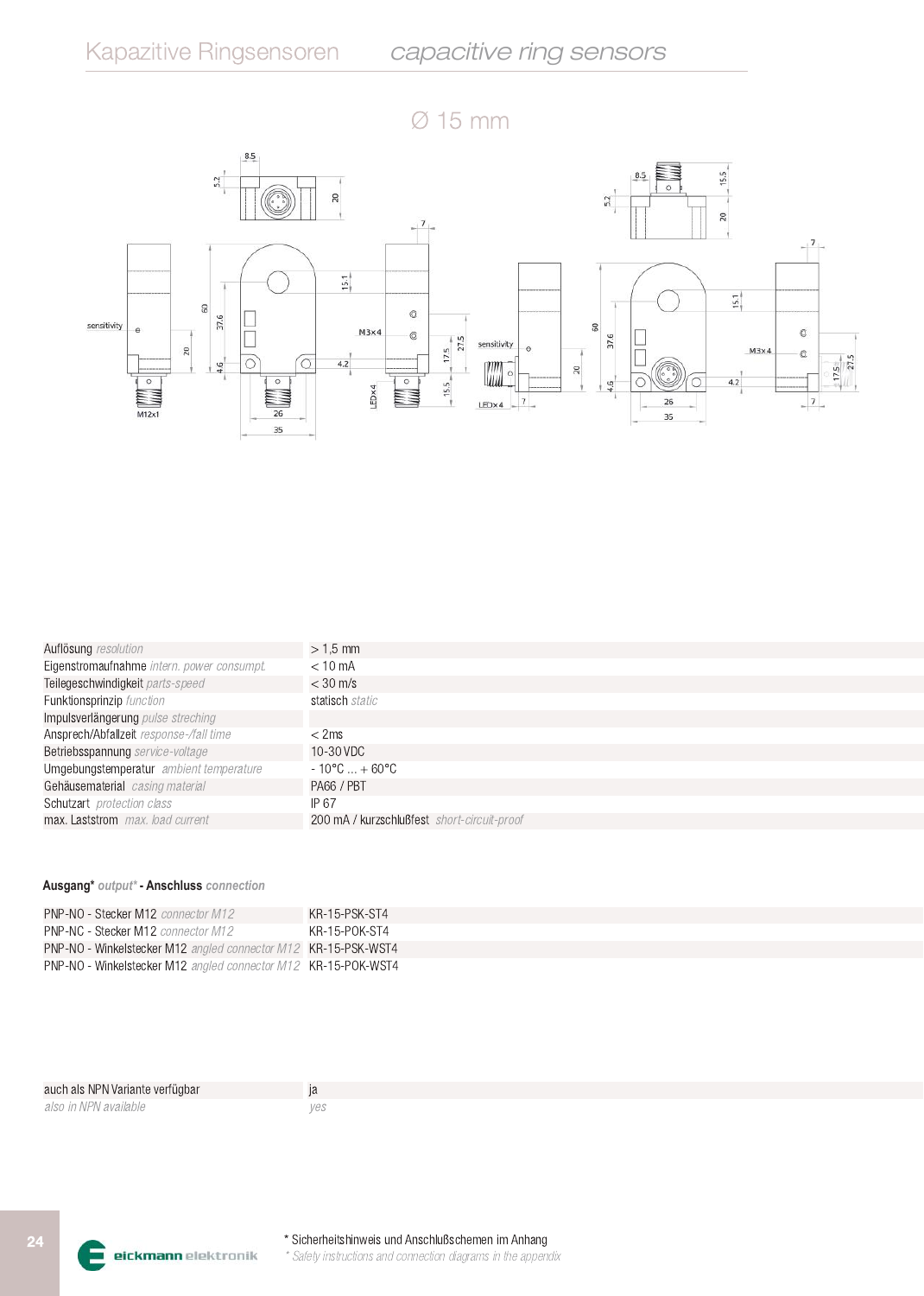



| $> 2$ mm                                    |
|---------------------------------------------|
| $< 10$ mA                                   |
| $<$ 30 m/s                                  |
| statisch static                             |
|                                             |
| $<$ 2ms                                     |
| 10-30 VDC                                   |
| $-10^{\circ}$ C  + 60°C                     |
| PA66 / PBT                                  |
| IP 65                                       |
| 200 mA / kurzschlußfest short-circuit-proof |
|                                             |

| KR-20-PSK-ST4  |  |
|----------------|--|
| KR-20-POK-ST4  |  |
| KR-20-PSK-WST4 |  |
| KR-20-POK-WST4 |  |

ja yes

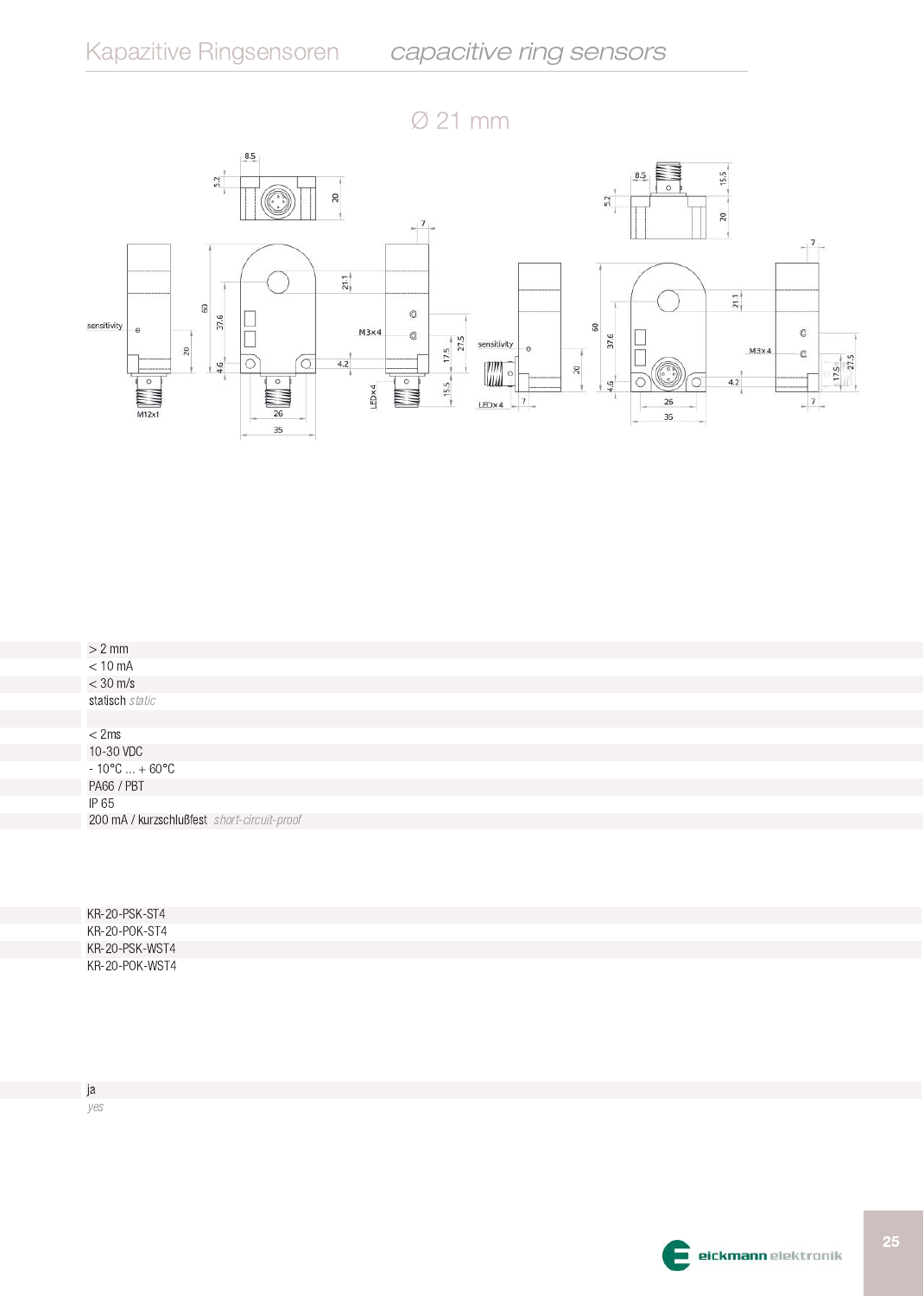# C-Nut C-groove



| Auflösung resolution                       | $.5 \text{ mm}$                             |
|--------------------------------------------|---------------------------------------------|
| Eigenstromaufnahme intern. power consumpt. | $< 10 \text{ mA}$                           |
| Zylinder cylinder                          | C-Nut seitlich montierbar C-groove          |
| Schaltfrequenz operation frequency         | 5 KHz                                       |
| Betriebsspannung service-voltage           | 10-30 VDC                                   |
| Umgebungstemperatur ambient temperature    | $-20^{\circ}$ C  + 85 $^{\circ}$ C .        |
| Gehäusematerial casing material            | PA12 / PBT                                  |
| Schutzart protection class                 | IP 67                                       |
| max. Laststrom max. load current           | 200 mA / kurzschlußfest short-circuit-proof |
|                                            |                                             |

| PNP-NO - Kabelstecker M8 pigtail M8 | ZYCG-04-PSE-M8 |
|-------------------------------------|----------------|
| PNP-NO - Kabel 2m cable 2m          | ZYCG-04-PSE-2m |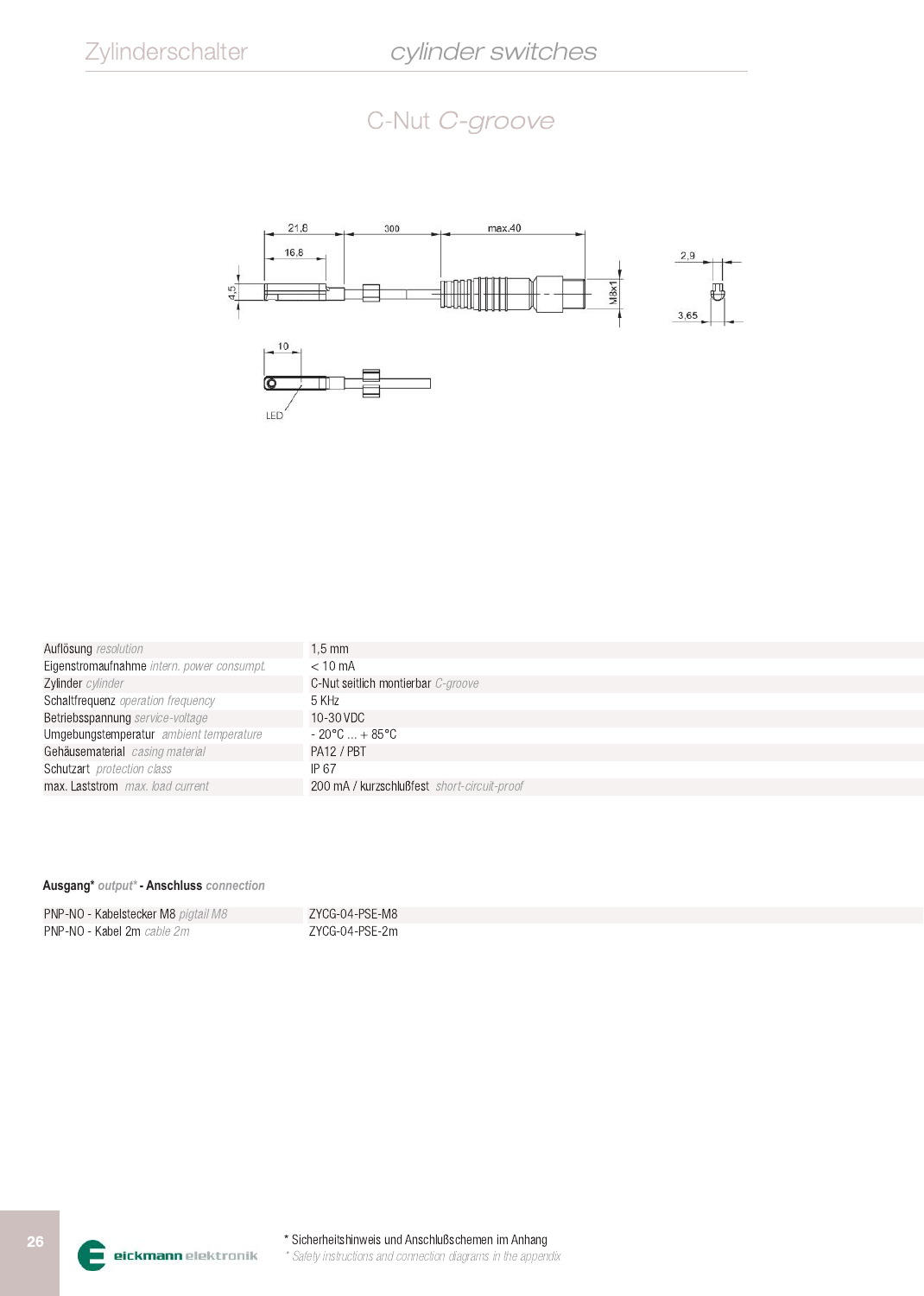## T-Nut T-groove



 $1,5 \text{ mm}$  $< 10$  mA T-Nut von oben montierbar T-groove fixed from above 5 KHz 10-30 VDC  $-20^{\circ}$ C ...  $+85^{\circ}$ C PA12 / PBT IP 67 200 mA / kurzschlußfest short-circuit-proof

ZYOG-07-PSE-M8 ZYOG-07-PSE-2m

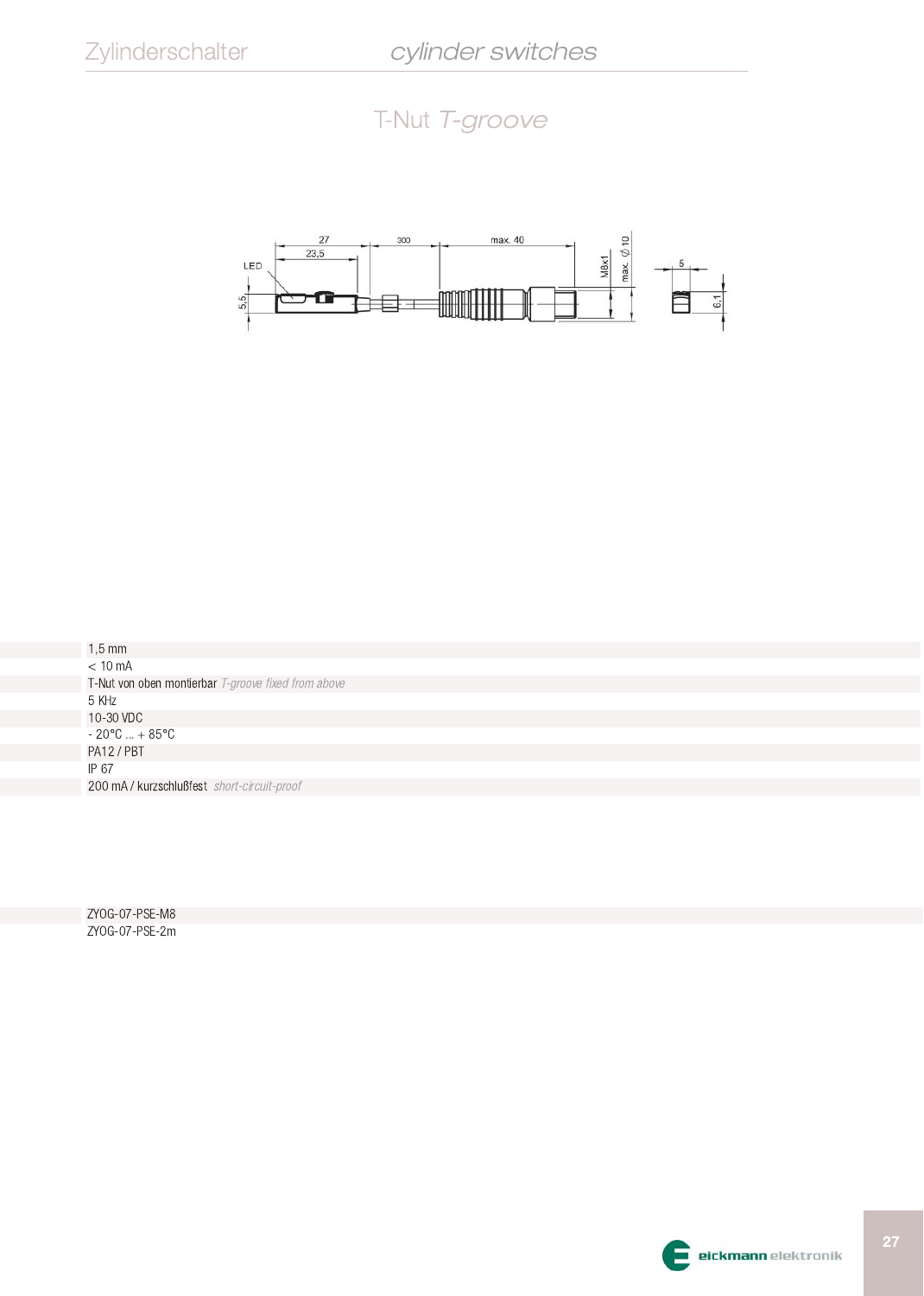## T-Nut T-groove



| Auflösung resolution                       | 1.5 mm                                      |
|--------------------------------------------|---------------------------------------------|
| Eigenstromaufnahme intern. power consumpt. | $< 10 \text{ mA}$                           |
| Zylinder cylinder                          | C-Nut seitlich montierbar C-groove          |
| Schaltfrequenz operation frequency         | 2 KH <sub>7</sub>                           |
| Betriebsspannung service-voltage           | 10-30 VDC                                   |
| Umgebungstemperatur ambient temperature    | $-20^{\circ}$ C  + 85 $^{\circ}$ C          |
| Gehäusematerial casing material            | Kunststoff plastic                          |
| Schutzart protection class                 | IP 67                                       |
| max. Laststrom max. load current           | 200 mA / kurzschlußfest short-circuit-proof |

| PNP-NO - Kabelstecker M8 pigtail M8 | ZYK-07-PSE-M8 |
|-------------------------------------|---------------|
| PNP-NO - Kabel 2m cable 2m          | ZYK-07-PSE-2m |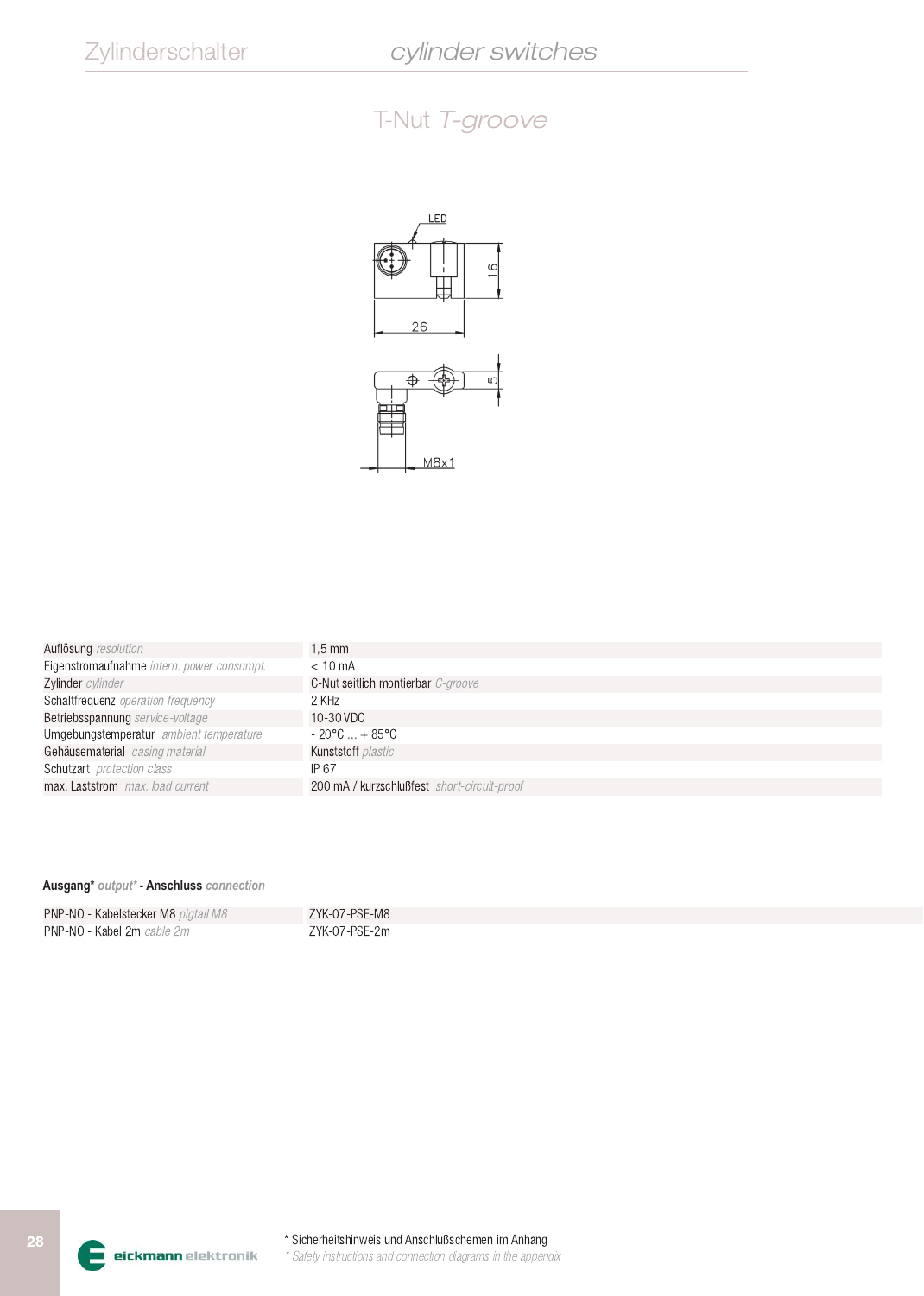Sicherheitshinweis

security advice



Eickmann Sensoren sind nicht zulässig für Sicherheitsanwendungen, bei denen die Sicherheit von Personen von der Gerätefunktion abhängig ist. Montage und elektrischer Anschluss dürfen nur von Fachpersonal nach geltenden Vorschriften in spannungsfreien Zustand erfolgen. Zur Montage sind Maschinen und Vorrichtungen zu sichern bzw. auszuschalten.

Der Betreiber des übergeordneten Gesamtsystems ist verantwortlich für die Einhaltung der für den speziellen Anwendungsfall geltenden nationalen und internationalen

Arbeits-, Sicherheits- und Unfallverhütungsvorschriften wie z.B.

· EN 292 Sicherheit von Maschinen, allgemeine Gestaltungsleitsätze

· EN 60204 Elektrische Ausrüstung von Maschinen

· DIN 57100 Teil 410 Schutz gegen gefährliche Körperströme

Eickmann Sensoren erfüllen sowohl nationale (DIN) wie auch europäische (EN) und internationale (IEC) Normen und werden gemäß DIN ISO 9001 produziert. Technische Änderungen und Irrtümer vobehalten!

Eickmann sensors are not to be used for safety applications in which safety of persons depends on proper operation of the instruments

Only qualified personal may assemble and connect in force of regulations and in voltage-free condition. For assemble the machines and devices have to save and respectively switch off. The operator of the higher ranking complete system is responsible for the compliance by consideration of the national and international operation, safty- and accident regulations and rules of prevention like

· EN 292 safty of machines, general principles

· EN 60204 electrical equipment of machines

· DIN 57100 part 410 guard against dangerous currents

Eickmann sensors comply national, international and european standards and they are produced under DIN ISO 9001. Errors and omissions excepted!

#### Anschlußschema diagramm

## PNP/NPN Schließer/Öffner (NO/NC) AC Schließer (NO)

PNP/NPN closer/opener (NO/NC)



**AC Schließer (NO)** 



Alle Produkte von Eickmann Elektronik unterliegen einer ständigen Weiterentwicklung. Alle gezeigten Abbildungen, Zeichnungen und Spezifikationen präsentieren den Stand zum Zeitpunkt der Katalogerstellung. Im Laufe der Gültigkeit dieses Kataloges behalten wir uns vor, ohne weitere Publikation technische und formale Änderungen an unseren Produkten vorzunehmen, die der Verbesserung dienen oder geänderten gesetzlichen Vorschriften Rechnung tragen.